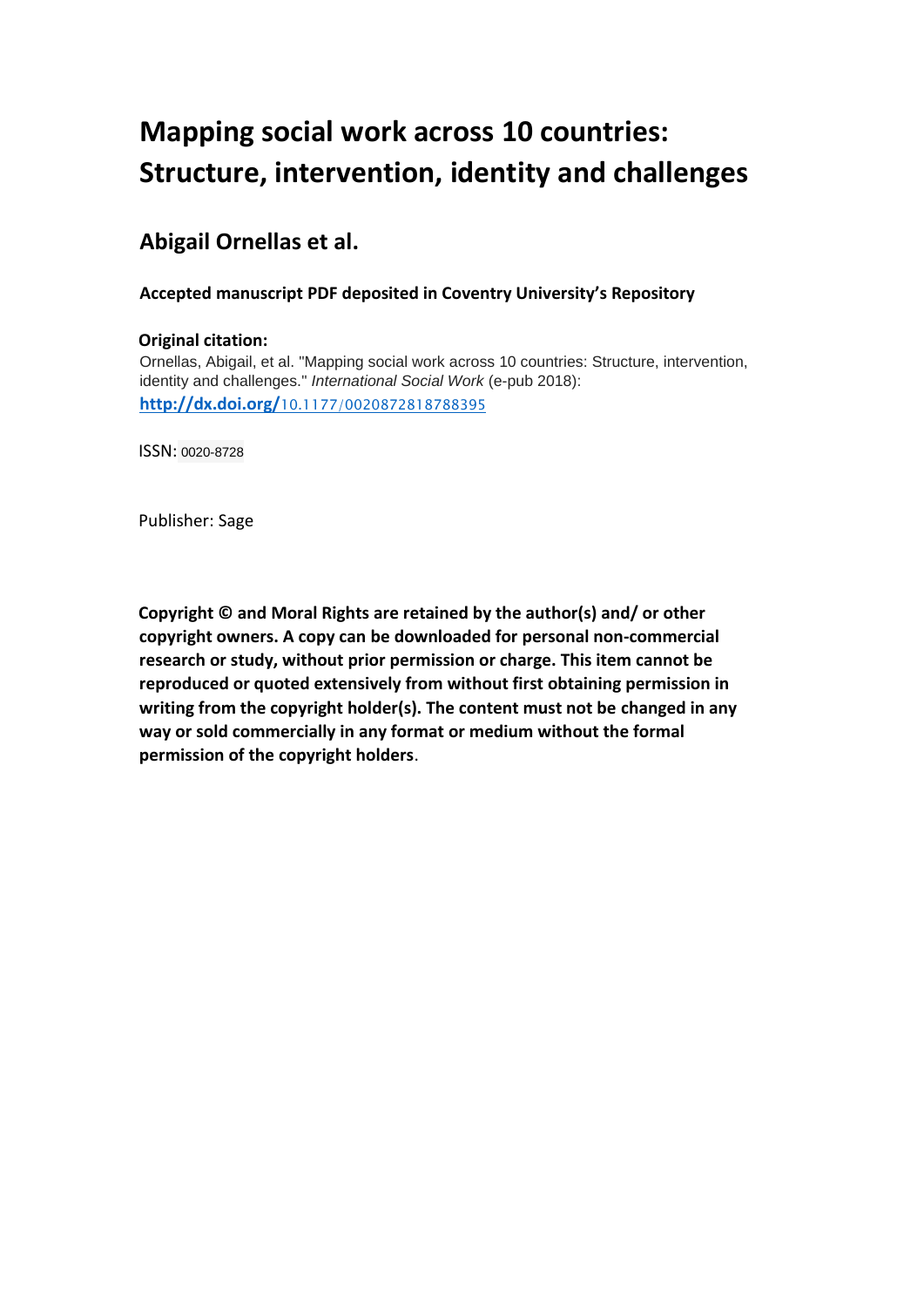International Social Work

**International Social Work** 

# **Mapping social work across ten countries: structure, intervention, identity and challenges**

| Journal:         | <b>International Social Work</b>                                                                                                                                                                                                                                                                                                                                                                                                                                                                                                                                                                                                                                                                                                                                                         |
|------------------|------------------------------------------------------------------------------------------------------------------------------------------------------------------------------------------------------------------------------------------------------------------------------------------------------------------------------------------------------------------------------------------------------------------------------------------------------------------------------------------------------------------------------------------------------------------------------------------------------------------------------------------------------------------------------------------------------------------------------------------------------------------------------------------|
| Manuscript ID    | ISW-16-0031.R2                                                                                                                                                                                                                                                                                                                                                                                                                                                                                                                                                                                                                                                                                                                                                                           |
| Manuscript Type: | Original Manuscript                                                                                                                                                                                                                                                                                                                                                                                                                                                                                                                                                                                                                                                                                                                                                                      |
| Keywords:        | Social work research, international social work, social work identity,<br>professionalism, neoliberalism, comparative research                                                                                                                                                                                                                                                                                                                                                                                                                                                                                                                                                                                                                                                           |
| Abstract:        | An emerging global consciousness and rising attention given to<br>international social work development has seen the recognition of<br>comparative research within the profession. Understanding the functioning<br>and organization of social work within various country contexts is critical in<br>order to formulate knowledge around its overall impact, successes and<br>challenges, allowing social workers to learn from one another and build<br>professional consolidation. The profession is mapped out in ten countries,<br>reflecting on its structure, identity and development. Although the<br>profession is developing globally, it is also experiencing significant<br>challenges. Key insights, conclusions and recommendations for future<br>research are presented. |
|                  |                                                                                                                                                                                                                                                                                                                                                                                                                                                                                                                                                                                                                                                                                                                                                                                          |
|                  | <b>SCHOLARONE</b> "<br><b>Manuscripts</b>                                                                                                                                                                                                                                                                                                                                                                                                                                                                                                                                                                                                                                                                                                                                                |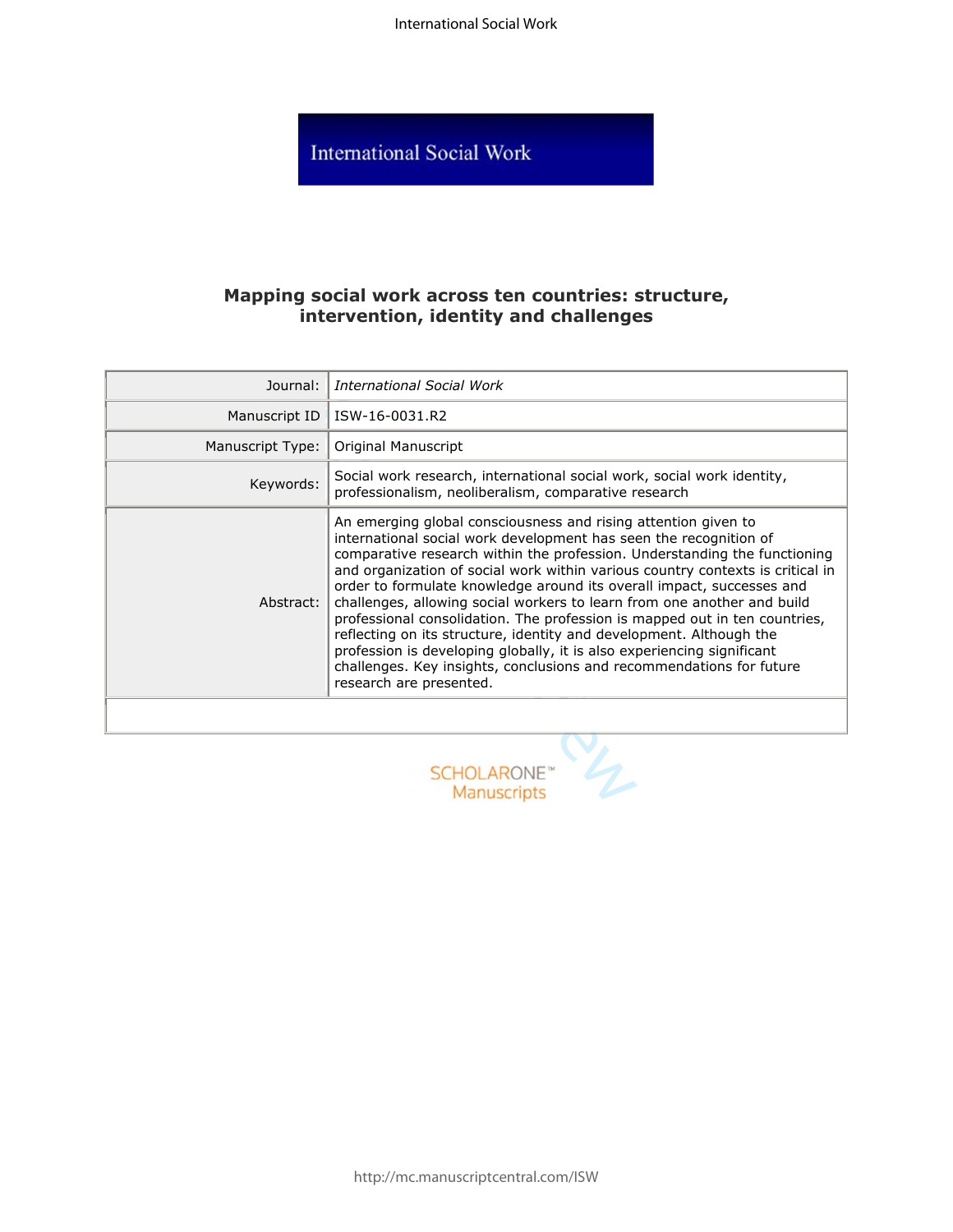# **Mapping social work across ten countries: structure, intervention, identity and challenges**

#### **Abstract**

An emerging global consciousness and rising attention given to international social work development has seen the recognition of comparative research within the profession. Understanding the functioning and organization of social work within various country contexts is critical in order to formulate knowledge around its overall impact, successes and challenges, allowing social workers to learn from one another and build professional consolidation. The profession is mapped out in ten countries, reflecting on its structure, identity and development. Although the profession is developing globally, it is also experiencing significant challenges. Key insights, conclusions and recommendations for future research are presented.

#### **Keywords**

ork, Social work research, international social work, social work identity, professionalism, neoliberalism, comparative research.

#### **Introduction: A Rising Global Consciousness**

Social work is an evolving and contextual profession that is deeply embedded within our global world. In recent years, as a result of an emerging "global consciousness" (Midgley, 2001: 21), and rising attention given to international social work development and collaboration, the demand for comparative research has been increasing (Meeuwisse and Sward, 2007). According to Midgley (2001: 24), "relatively few social workers are informed about professional developments in other countries… Despite the critical importance of international issues, international social work is still the purview of a small group of experts." This need to open up comparative research to countries outside of this "small group of experts" calls for the profession to adopt a dual recognition of the need to both engage with global discourse, as well as recognise and incorporate indigenous knowledge and contributions. Understanding the structuring, functioning and organization of the profession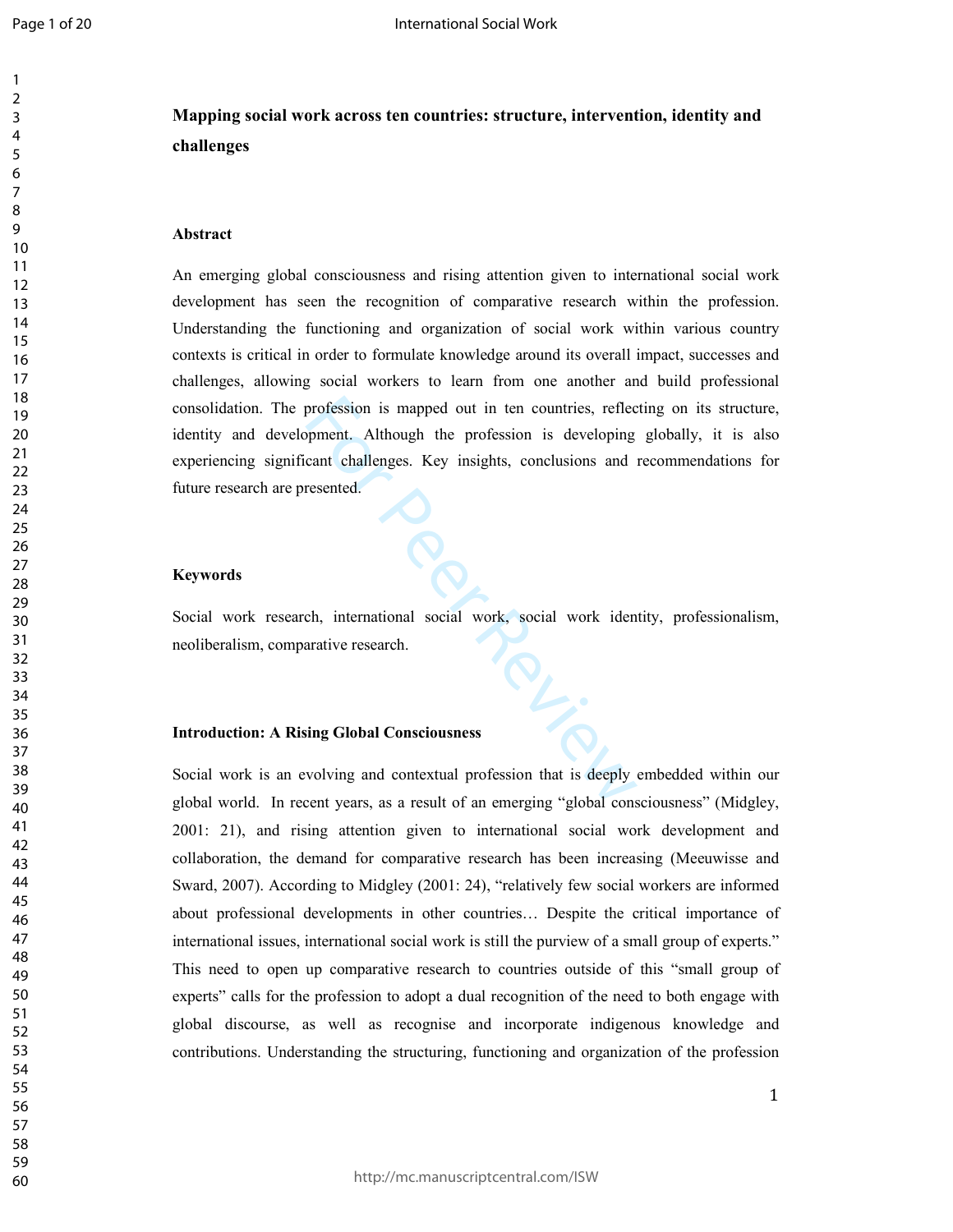within various country contexts is critical in order to formulate knowledge around its overall impact, successes and challenges, allowing social workers to learn from one another and build consolidation within the profession (Midgley, 2001).

For the profession within society and how social work<br>the profession within society and how social work<br>international collaboration, the authors believe that<br>ited in parts, highlights key reference points, mark<br>allenges, o The authors of this paper form part of a EU-funded International Research Staff Exchange Scheme (FP7-PEOPLE-2011-IRSES), reflecting on Civil Engagement in Social Work: Developing Global Models (NL\_CIVIL; Contract no. 318938), of which there are ten participating countries: the United Kingdom, Italy, Spain, Portugal, Brazil, Turkey, Russia, South Africa, China and India. As an objective of the project, data was gathered toward mapping the development, structure and functioning of the social work profession within each country context. Through this process, the team was able to identify key themes at play within the global profession, reflecting on the current forces and challenges influencing social work, the changing roles of the profession within society and how social work is developing across the globe within a context of increasing neoliberal and welfare reform. Despite the challenges experienced in such international collaboration, the authors believe that the mapping of the profession, albeit limited in parts, highlights key reference points, marks noteworthy areas of development and challenges, offers some consolidation, and provides direction and prompts for future international research and collaboration.

#### **Project Methodology**

The team that worked on this particular project objective was comprised of a total of 28 researchers, two to three from each represented country. The researchers were academic professionals within the fields of social work, sociology and political science, stretching across a number of universities within ten different country contexts. The team made use of secondary research, which was exploratory in its methodological approach (De Vos et al., 2005). Data was collated from a literature review of social work structuring and practice in each participating country; consultations with country team members, toward the recommendation of alternative literature and expertise; as well as the use of information gathered in a separate IRSES project, The Implications of Neoliberal Policy and Management on Social work and Vulnerable Populations (PIRSESGA-2011-295203). Country secondments by team members also allowed for exploration of broader literature bases in host countries, the consultation with regional experts, and the scoping of research methodology used in different contexts. This iterative process resulted in enhanced perspectives to ensure accurate reflection of the social work profession in each country. Data selection, simplifying,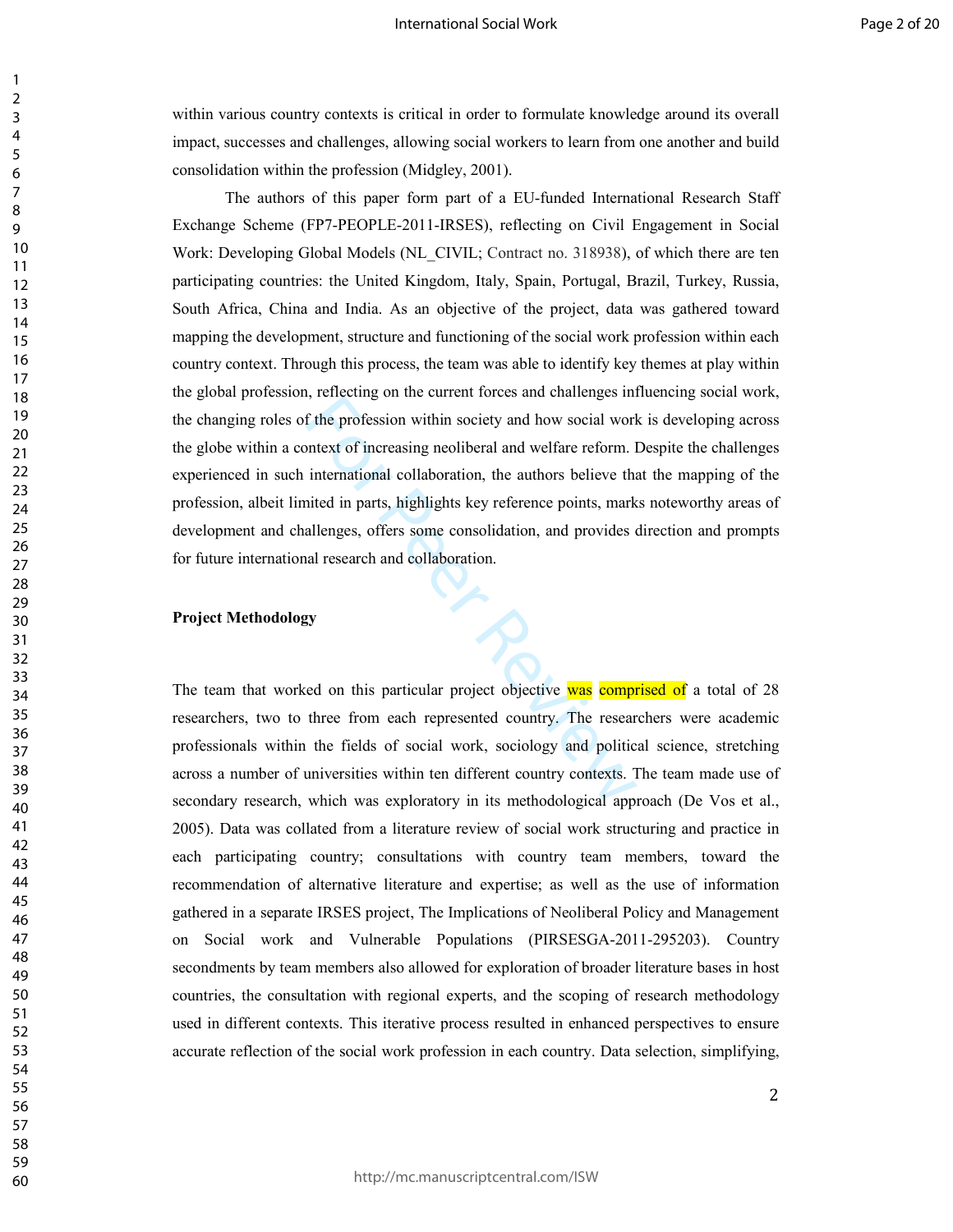Page 3 of 20

#### International Social Work

abstraction, conclusion drawing and verification was an ongoing process requiring the expertise of the entire team.

A qualitative content analysis approach was utilised (Hsieh and Shannon, 2005), facilitating cross-national comparisons and allowing for richness of data. Certain areas were benchmarked and used as focus criteria for literature and comparative study; these included:

- Roles and tasks of social workers;
- Employment opportunities;
- Key values which underlie the profession;
- Existing regulatory systems;
- Levels of accountability and professional discretion;
- Relationships, links and partnerships between the social work profession, the state, and third sector organisations in the delivery of services and the practice and civil implications of these relationships.

countability and protessional discretion,<br>s, links and partnerships between the social work<br>ctor organisations in the delivery of services and<br>of these relationships.<br>for this project objective was then revisited and c<br>epr The final report for this project objective was then revisited and condensed by thirteen team members representing all ten countries, toward the development of this paper. Key themes were identified and country expertise from the final report has been cited. Appropriate ethical research approval was sought from all participating countries.

#### **Project Limitations**

There was recognition that the reliance on English as a medium for research was a necessary limitation due to the spread of languages and lack of funding for translation. However, this greatly reduced the richness of data available; although some non-English literature was used, when translation from the specific country team was possible. Nevertheless, in-depth information for certain benchmarked areas was still difficult to obtain, and thus was not able to be presented in enough detail. It further needs to be noted that some countries had a richer data source than others, which meant that there was a more in-depth overview of certain country contexts compared to others. However, the team attempted to meet these challenges through continued discussion and information sharing between countries and regional experts.

A further challenge was the terminology used in the report, and various understandings of singular phrases; however, this allowed for significant learning of the connotations or differences certain words hold within various cultural contexts, despite being used freely in international social work literature. In many cases, chapters in the final report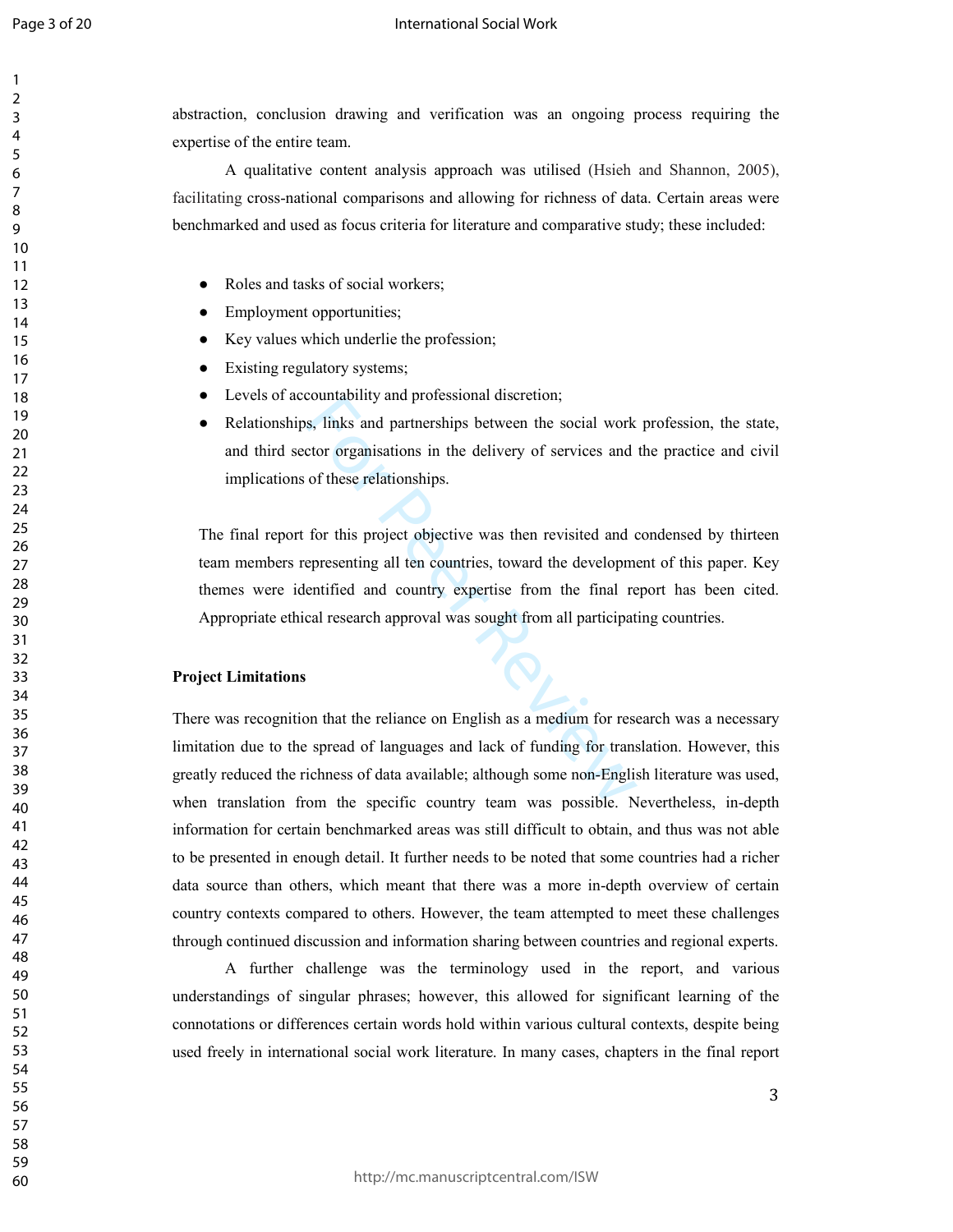were written by authors whose first language is not English. Much of the terminology used was based largely on a UK social work model and as a result the terminology used in other contexts/countries was not always the same, or even used at all. This resulted in some compromises in the use of terminology, but although recognising this as a weakness, it was necessary in order to achieve a level of comparability for the final report.

Finally, the nature and focus of the project, the established benchmarked areas for data gathering, the scope and expertise of the teams, as well as the recognition of the context of practice all proffer certain biases and limitations.

# **Mapping Social Work across Ten Countries: Reflections on Social Work Structure, Intervention and Identity**

The research report was gathered under a number of this research report was gathered under a number of  $r$  in the text. The final draft of this information woose of this paper, results have been compressed to anding of the The data collated in the research report was gathered under a number of benchmarked areas, as highlighted earlier in the text. The final draft of this information was large and complex and thus for the purpose of this paper, results have been compressed to present an overview; for a fuller understanding of the profession in each country context, the full report is recommended.<sup>1</sup> These benchmarked areas were categorised under three themes, namely *social work structure*, which reflects on the values and employment opportunities of the profession; *social work intervention*, in which roles and tasks are discussed; and finally, s*ocial work identity*, which looks at aspects of accountability, regulation, autonomy and professional discretion, as well as the relationship of the profession with the state and civil society.

#### *Social Work Structure*

 $\overline{a}$ 

The structure of social work was determined through analysis of social work values, as well as employment opportunities within each participating country. These two areas were recognized as key to the foundational structuring of the profession.

*Values*. Social work values across the ten participating countries were primarily uniform, often based upon the code of ethics within each country, as well as international value frameworks established through groups such as IFSW and IASSW and laid out in the Global Definition of Social Work (latest version – IFSW, 2014). England, Spain, Italy, South Africa, Portugal, India and Russia all recognized their own specific code of professional

 $\mathbf{1}$  $\overline{2}$ 

The full report can be accessed here: http://www.coventry.ac.uk/research/researchdirectories/completed-projects/2015/civil-engagement-in-social-work-de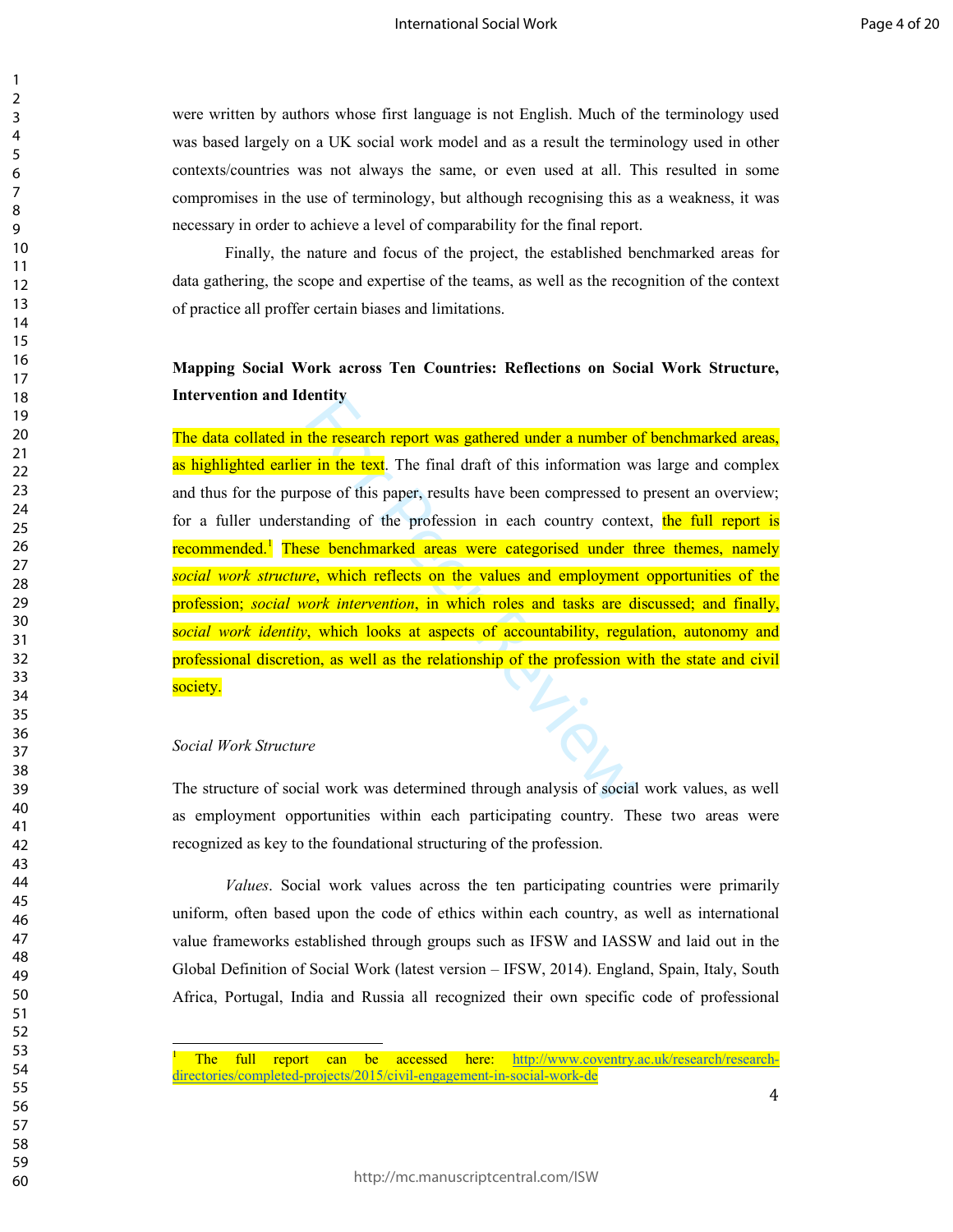Page 5 of 20

#### International Social Work

ethics as the core framework for social work values; there was limited information on the Chinese code of ethics, however, and Turkey was the only country which was identified as not yet having its own established ethical code, but rather resting upon value and ethical guidelines established in bodies such as the IFSW and IASSW (Acar et al., 2015).

The social work value system of each country was also often directly linked to the established tasks and roles of the social work profession, and thus some countries emphasized certain values over others in relation to their primary roles and activities, i.e. individual versus collective orientations (Rankopo and Osei-Hwedie, 2011). In Brazil, for example, the Reconceptualisation Movement of 1965 saw the social work profession reconstructing itself "based on historical and theoretical-methodological foundations from the Marxist tradition and relying on ethical and radically humanistic values and principles" (Iamamoto, 2009: 18). Thus, Brazilian social work was seen to operate upon the understanding that the profession itself is shaped by the relations and interests of social classes and should intervene at multiple dimensions, including material, spiritual and subjective (Valente Santana and Teixeira- Garcia, 2015). Another example can be found in the case of post-apartheid South Africa, where the social work profession was entirely redirected toward the principles of social development as an overarching framework (Gray and Mazibuko, 2002; Midgley, 1995).

al and radically humanistic values and principles" (<br>al work was seen to operate upon the understandin<br>e relations and interests of social classes and should<br>mg material, spiritual and subjective (Valente S;<br>her example ca An area of significance which was highlighted in the research report, despite differing emphasis upon values, was the fact that the international social work profession is in somewhat of a 'value crisis' as a result of the implementation of neoliberal and management principles, as well as the reduction of welfare and social service provision; these changes are directly impacting on the ability of the social work profession to uphold its established professional values as an international and national community. Harvey (2005:2), internationally renowned as a commentator on neoliberalism, refers to this phenomenon as a neoliberal globalisation, defining it as "…a theory of political economic practices that proposes that human wellbeing can best be advanced by liberating individual entrepreneurial freedoms and skills within an institutional framework characterised by strong private property rights, free markets and free trade." Neoliberalism is having a significant global impact on social work and social service rendering (Ornellas, 2018); traces of this can be found throughout this text. The neoliberal tenet of individualism promotes a micro-centric approach to social welfare, as opposed to collective and structural address of social problems (Henderson, 2005).

 In Italy for example, the principle of individualism is being increasingly valued and promoted through neoliberal influence (Martin et al., 2014). The response of Italian social workers has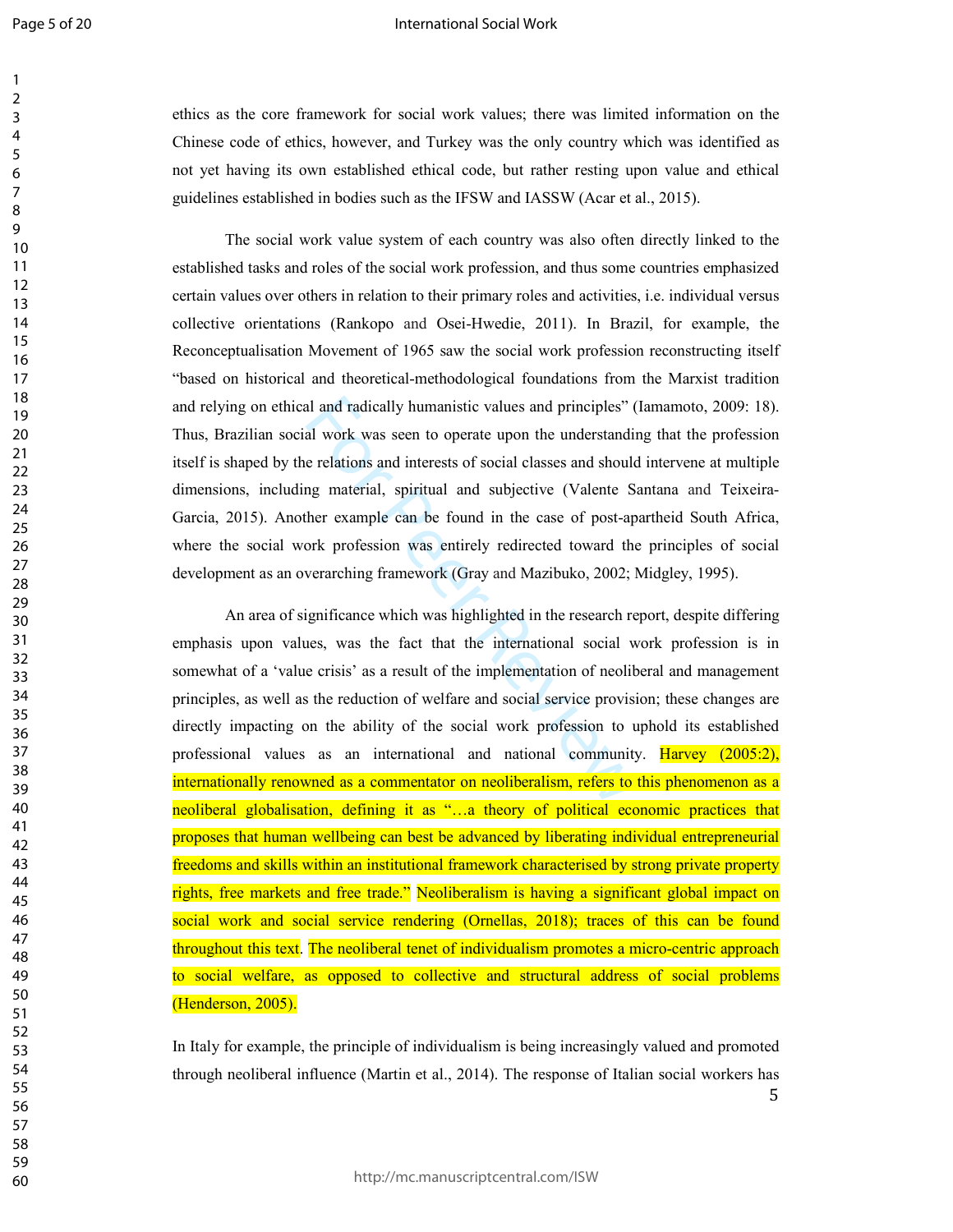been to shift the focus of intervention to that of the individual, despite arguments that a more community-orientated approach is required. Bertotti (2010) suggests that such a shift is a conscious decision by social work professionals in response to increased managerial demands and principles within practice. In Portugal, social work's ethical references remain focused on ones outlined by the IFSW. Recently, the Portuguese Association of Professional Social Work has raised concerns that social workers are increasingly being asked to implement practice and measures that are in direct contradiction to the core principles and values of the international profession (Leahy et al., 2012). This has been noted in Russia too, with the infiltration of individualism and independence 'self-help' theory (Gilbert, 1999).

In China, the growing influence of neoliberal policies is seen as threatening the post-2006 identification of the need for universal provision of community social service provisions (Law et al., 2015), although there are still some market-based principles such as 'small government, big society' which are seen as valuable (Law et al., 2015). From the limited literature available on the topic in India, it can be discerned that the individualism induced by globalisation and its concomitant social relational changes have influenced the social work profession as well. Individual identity formation has been in tension with traditional cultures in India that value cooperation, interdependence, group identity and community loyalties.

need for universal provision of community social se<br>th there are still some market-based principles such a<br>are seen as valuable (Law et al., 2015). From<br>pic in India, it can be discerned that the indiv<br>concomitant social r *Employment Opportunities.* Employment of social workers was typically divided between the state, non-governmental organisations and the private sector. Greater employment through the state is found in England, Spain, Italy, Russia and Turkey, whereas India, China and South Africa demonstrate a higher concentration of social workers in the non-governmental and private sectors (Engelbrecht and Strydom, 2013; Law et al., 2015; Rao, 2001). Portugal outlined a direct polarisation between social workers employed with the state and the third sector (Guerreiro et al., 2015), with state social workers holding better working conditions and pay than that of NGO social workers. In Brazil, Valente Santana and Teixeira-Garcia (2015) noted a trend of social work integration into state, public institutions, suggesting that almost 80% of social workers are employed within this sector. However, even in countries with higher state employment, it was noted that growing infiltration of social workers into private and nongovernmental organisations could be seen. In England for example, Hussein (2011) noted that social workers are increasingly found in nongovernmental organisations and agencies, partly as a result of structural changes to the delivery of services but also due to greater flexibility, work-life balance, autonomy and support. In China, the emergence of social workers in community and civil society

 $\mathbf{1}$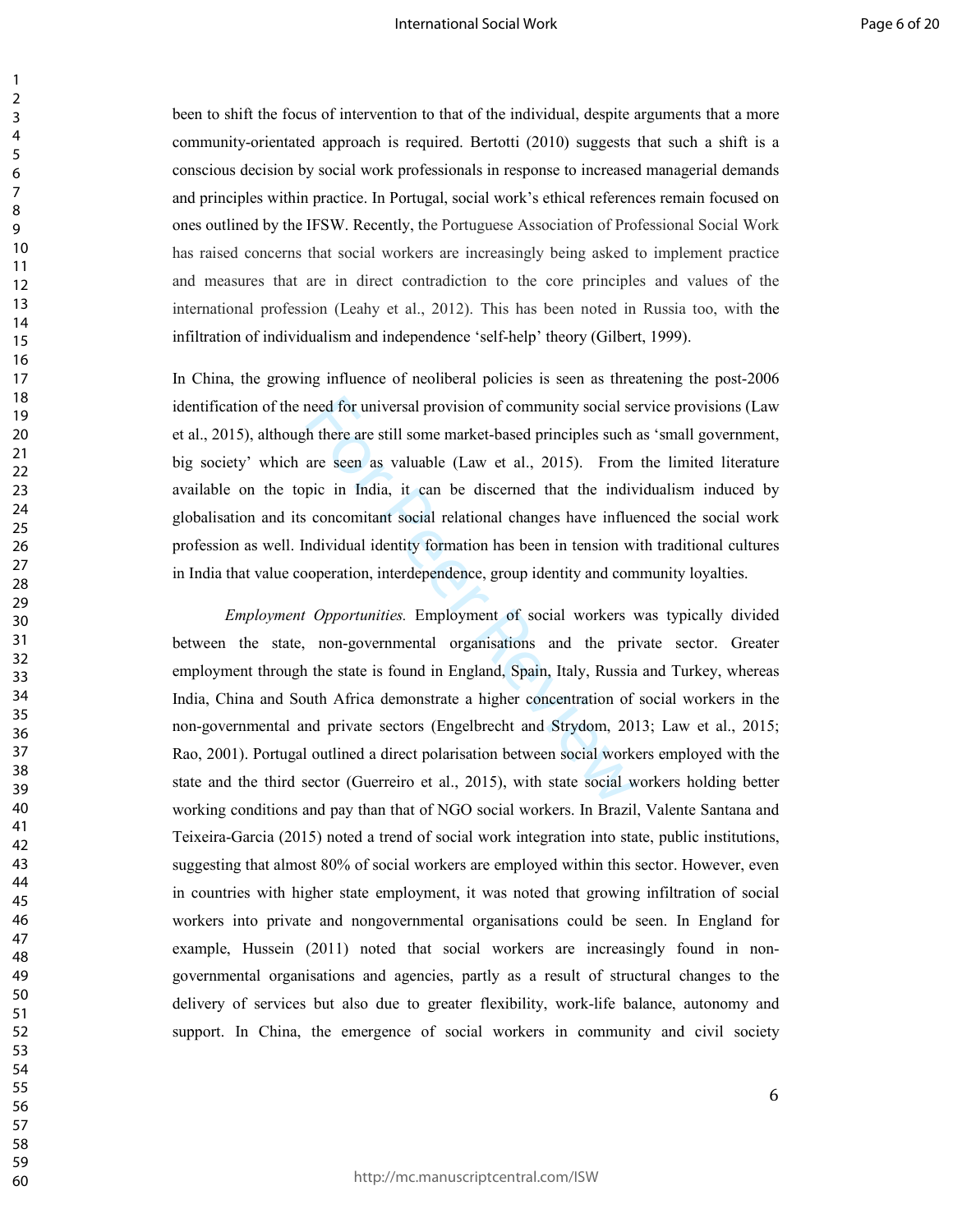#### International Social Work

organisations is evident, but has not necessarily been welcomed or understood, particularly by the state (Law et al., 2015).

The reduction of welfare spending and state provision of social services is also having a direct impact on social work employment and service rendering. In Italy, Portugal, Spain, South Africa and Russia, it was highlighted that the financial crisis has limited job creation for social workers. Spain and Portugal, for example, two European countries who experienced significant hardship due to the economic crisis of 2008, saw a drastic reduction in social spending as a result (Abye, 2014); it was estimated in Spain that by 2012, 44.4% of registered social workers were unemployed (Gomez and Torices, 2012). In England, challenges to social work employment were resulting from recent changes to public spending, with many social work professionals experiencing or anticipating workplace restructuring, job loss, fears of service cuts and axed posts (BASW, 2012; Martin et al., 2014). Many countries also reported the impact of social services being outsourced to private organisations, or in other cases, social work professionals being called upon to take up complex work often beyond their expertise, as a result of growing need and reduced resources, such as is the case in Italy (Facchini and Lorenz, 2013).

rk professionals experiencing or anticipating workp<br>cuts and axed posts (BASW, 2012; Martin et al., 20<br>pact of social services being outsourced to privat<br>work professionals being called upon to take up<br>se, as a result of g A further challenge to social work employment, and furthermore discretion and autonomy which is discussed later in the text, is the phenomenon whereby other professionals or less skilled/qualified individuals are being employed at a lower rate for social work functions. This occurred in Russia, with organisations being under no obligation to employ fully qualified social work specialists, nor to fair pay for a qualified specialist, thereby employing less qualified or alternative professionals for similar activities (Gilbert, 1999; Iarskaia-Smirnova and Romanov, 2002). As a result, up to 70% of social work trainees are found to have already changed their career direction before graduation (Iarskaia-Smirnova and Romanov, 2002). However, recent changes within Russian policy outline the need for social work positions to be offered to individuals with a professional education, raising the wages for specialists.

 Similar challenges were noted in the English private sector (BASW, 2012) and in China, where the profession is still young and viewed as subordinate or voluntary, resulting in many graduating social workers struggling to find employment despite state-acknowledged need and demand for the profession (Law et al., 2015; Sheng, 2010). In India, the social work title is not a stand-alone identity (Ilango, 2009) and is also still viewed by many as being a voluntary activity (Ilango, 2009; Rao, 2001). This limits employment opportunities and causes disproportionately high numbers of students electing to move to human resources,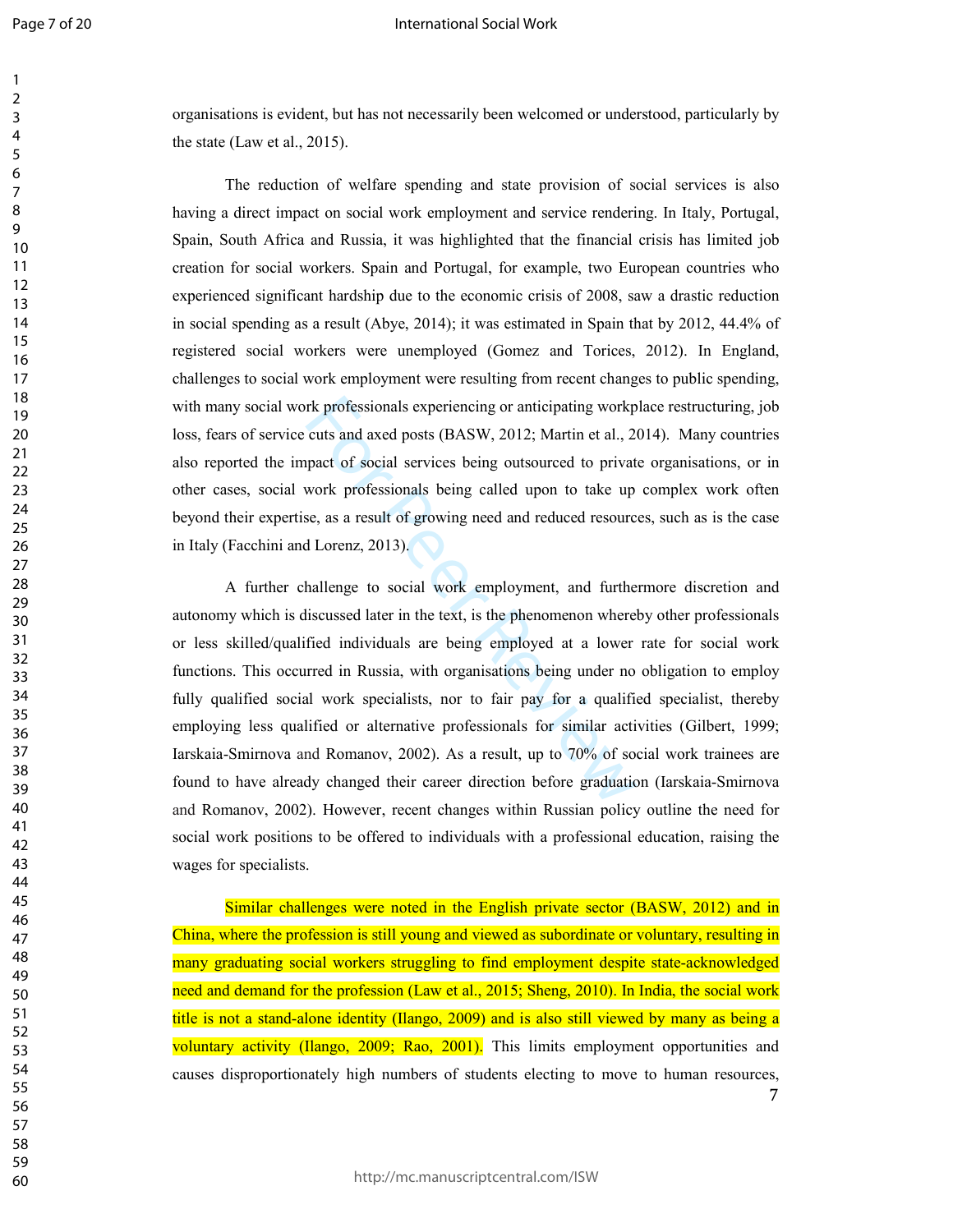which is seen by some as "serving capitalistic forces rather than empowering the impoverished (D'Souza and Muniraju, 2011). A national consultation on National Network of Schools of Social Work for Quality Enhancement of Social Work Education in India held in 2012 identified that market interests decide preferences for specialisations such as Human Resources Management and Medical and Psychiatric Social Work; it was found that mushrooming social work institutions in India with poor quality of education and low resource support renders social workers with low employability and poor salaries.

2008). A similar context can be found in Sou<br>
al-auxiliary workers, considered a cadre of social<br>
rofessional for social workers; the use of social-<br>
ised after social work was declared a scarce ski<br>
(Engelbrecht and Stryd In contrast, Turkey is filling social work posts with professionals from different disciplines as a result of a high need for social workers beyond that which is presently available (Isikhan, 2008). A similar context can be found in South Africa, with the employment of social-auxiliary workers, considered a cadre of social service professionals and a supporting professional for social workers; the use of social-auxiliary workers was particularly emphasised after social work was declared a scarce skill by the Minister of Social Development (Engelbrecht and Strydom, 2013).

#### *Social Work Intervention*

Understanding the nature of social work intervention was undertaken through the lenses and reflections on the roles and tasks of social workers.

*Roles and Tasks*. The roles and tasks of social work recognized in each country are predominantly uniform, much like values, in terms of the influence of national and international documents and definitions, with some variations dependent on the socioeconomic, political, cultural and contextual nature of each country. The primary roles and tasks identified in the participating countries included: change agents; problem solving; empowerment; individual, family, community and policy work; clinical work; education; administration; social protection; and advocacy. In countries such as England, Italy and Turkey, there was a stronger focus on individual/therapeutic/casework. Other country contexts demonstrated a more macro or community-orientated position. For example, in India there has been a shift from casework to a more macro approach, to address structural inequalities (Rao, 2001).

The participating countries varied by the needs and policies of each country. In Russia, as a result of the culture of state dependency generated by the former Soviet Union,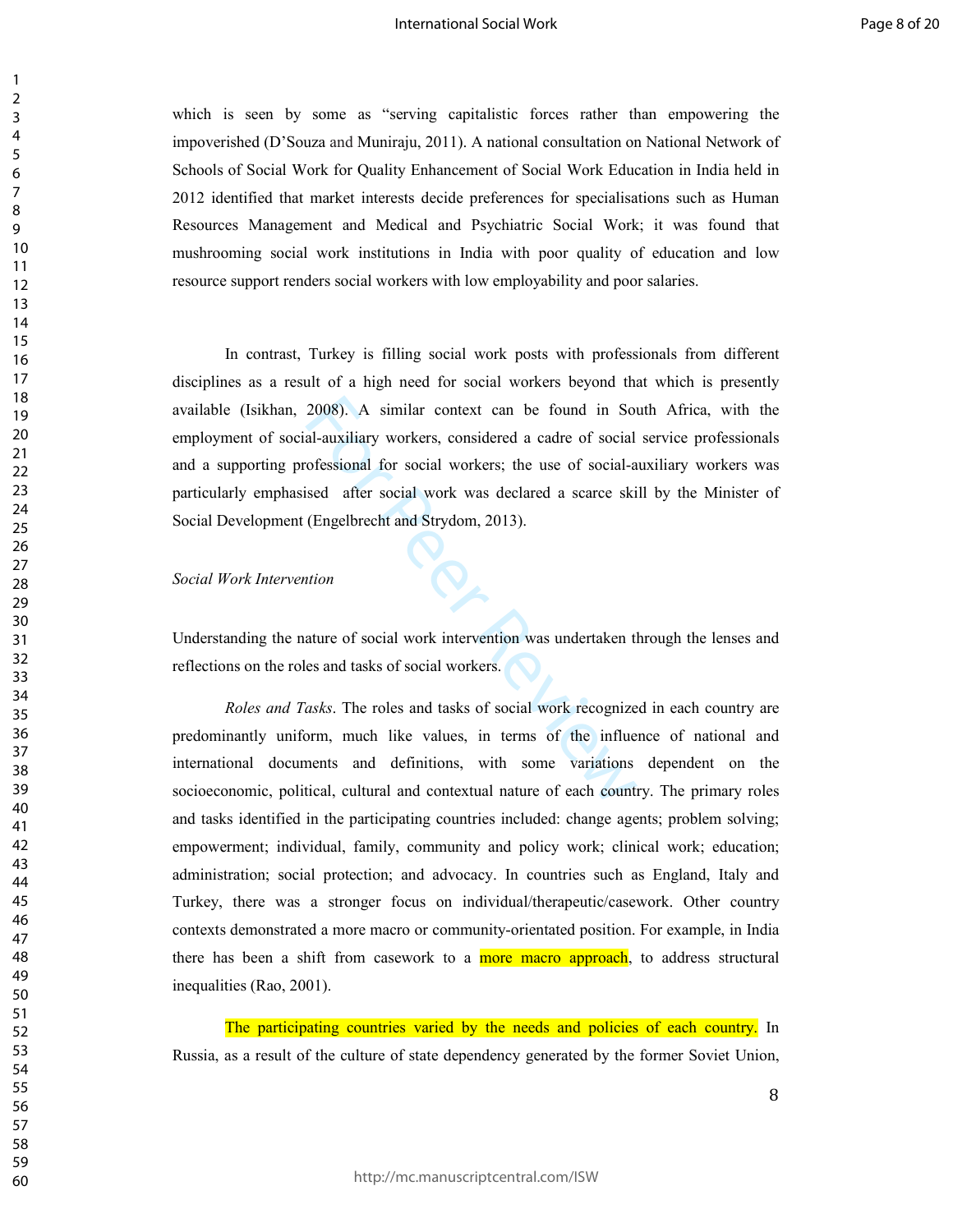#### International Social Work

there is a tendency toward a greater emphasis on the social work role of resource-provider with clients/service-users acting as passive recipients (Grigoryeva, 2013); South Africa has a greater policy emphasis on developmental and community work (Ornellas, 2018), however there is still a strong tendency toward casework (Engelbrecht and Strydom, 2013); China has a greater focus on administration, over and above service-orientation. However, despite differing emphasis of certain roles over others, the social work profession in the participating countries was seen to hold multiple role 'types'; recognising that whether these are implemented in practice is dependent on country policy variations and needs. This is observed, for example, in the context of India. Although roles and tasks identified nationally may be similar to other participating countries, the caste system in Indian society, as well as the influence and differences in how society is structured, lends itself to different social group needs, social work practice and understanding, and implemented roles and tasks (Akhup, 2013).

practice and understanding, and implemented role<br>practice and understanding, and implemented role<br>practice and understanding, and implemented role<br>ocial work policy, on the other hand, has become in<br>perspective to address Portuguese social work policy, on the other hand, has become increasingly based on a holistic and universal perspective to address everyday life personal problems (Guerreiro et al., 2015). In Spain, there has been a shifted emphasis on working conditions and social change, however social work roles are also becoming increasingly administration focused (Barbero, 2002). Brazil demonstrates perhaps the most significant difference in social work roles and tasks, with a focus on overall social protection and welfare as a universal citizenship right and key role of the social worker (Yazbek, 2014). The professional social worker, therefore, centres their actions on various social situations which serve to affect the living conditions of citizens. This is based on an understanding of the profession within the context of broader modern capitalist society, its relations, functioning and inequalities (Yazbek, 2014).

A particular area of reflection within this section on the needs and policy in each country was the understanding that the roles and tasks of the social worker differed within many countries, in terms of the professional expectations and definitions of roles, as opposed to state policy or legislative expectations. For example, in China, despite strong state-based support for the profession, there are concerns that the government and local officials may not possess a full and clear understanding of what a social worker is (Sigley, 2011). Therefore, the roles and tasks expected from the state are found at times to differ from national social work definitions and society needs. Similar sentiments can be found in other countries.

 In many countries the role of social work is documented as changing through the influence of neoliberal principles with a stronger emphasis on management, performance and risk-assessment. New public management methodology in England is challenging the role of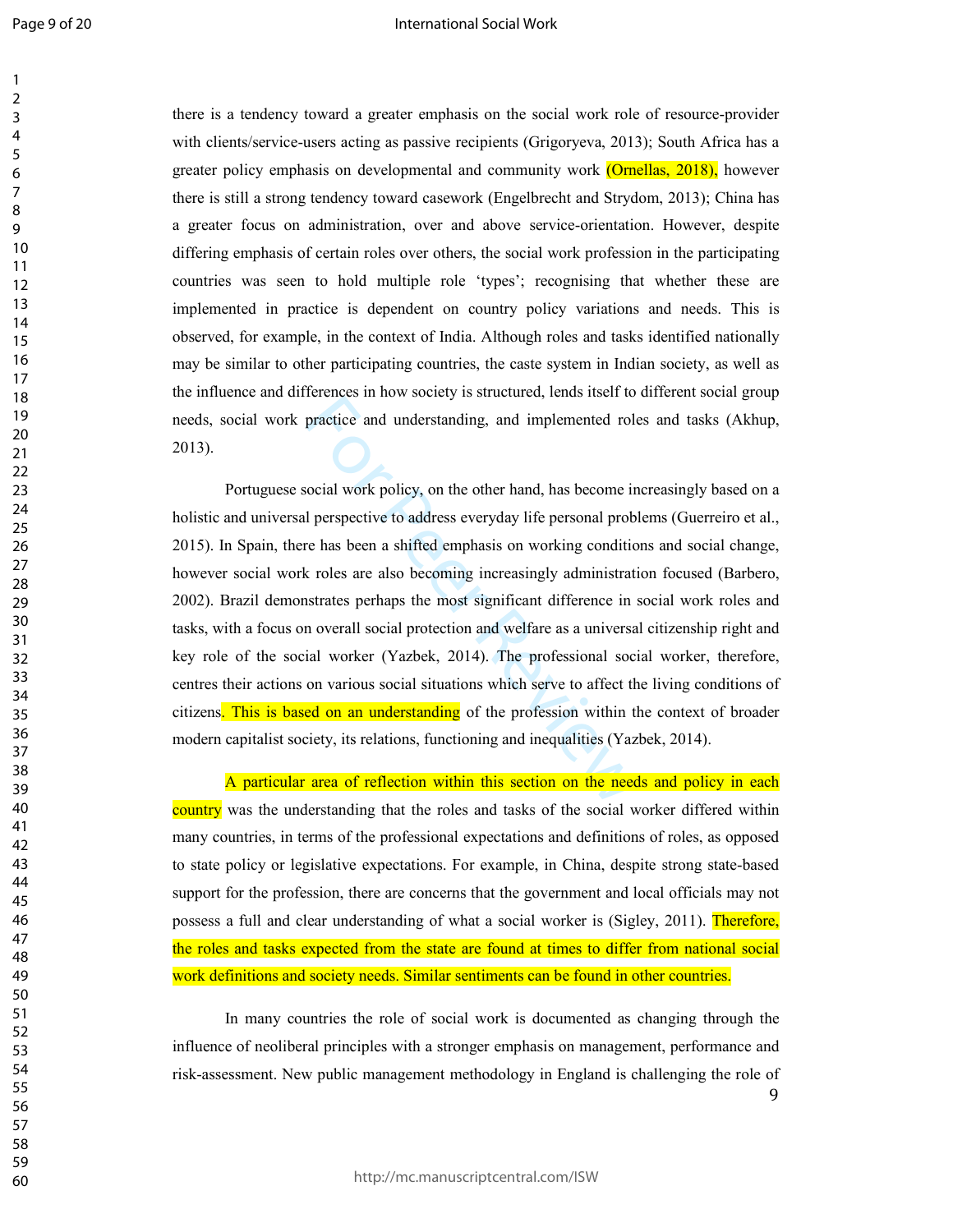#### International Social Work

the profession, with increased management regulations and accountability expectations limiting social work functioning and effectiveness, shifting the role of social work from direct service provider to one of care manager/commissioner (Harris, 2014). This was also noted as a challenge in other participating countries, such as Italy, where the complexity of roles and tasks within the profession has increased with the impact of austerity and neoliberal reforms, leading to lessened state support, drastically increased citizen need and a shift to an individualistic focus by the profession. In South Africa, government influence on the role of social work has been most evident in the context of NGOs (the largest employer of social workers) who, owing to their dependence on government subsidies, have been found to deviate from traditional community interests in order to align themselves with government agendas and procure funding (Ornellas, 2018). Similar challenges have also been evident in Spain and Portugal (Guerreiro et al., 2015).

#### *Social Work Identity*

The identity of the profession is reflected upon through discussions around the accountability, regulation, autonomy and professional discretion of social work in various country contexts, as well as the nature of the relationship between the profession, the state and civil society.

Francing (Criterias, 2010). Similar chancinges have<br>Guerreiro et al., 2015).<br>To determine the allocation of social work in varior<br>of the relationship between the profession, the state<br>tity, regulation, autonomy and profess *Accountability, regulation, autonomy and professional discretion.* Regulatory social work bodies were identified within England, Spain, Italy, South Africa, Portugal, China, Brazil and Turkey; a code of ethics has been formulated through such regulatory bodies, both at the national and international level, with the exception of Turkey, which does not yet have its own social work code of ethics. There is currently no regulatory body for the profession in India (Martin et al., 2014), although there are movements being made toward this (Ilango, 2009), nor in Russia, although there are four established professional organisations which hold some accountability role for the profession (Pervova and Kelasev, 2015).

Professional discretion afforded to social workers in each country varies, in terms of the levels of decision-making authority, a respect for and understanding of professional expertise, and the management of social work by other professions. In some countries such as Italy, Spain and Brazil, higher levels of autonomy and discretion are noted, with social workers still having saying power in their practice decision-making. This is seen as being less so in England, India, China (particularly in terms of non-state organisations, where the majority of social workers are employed (Law et al., 2015). In England for example, there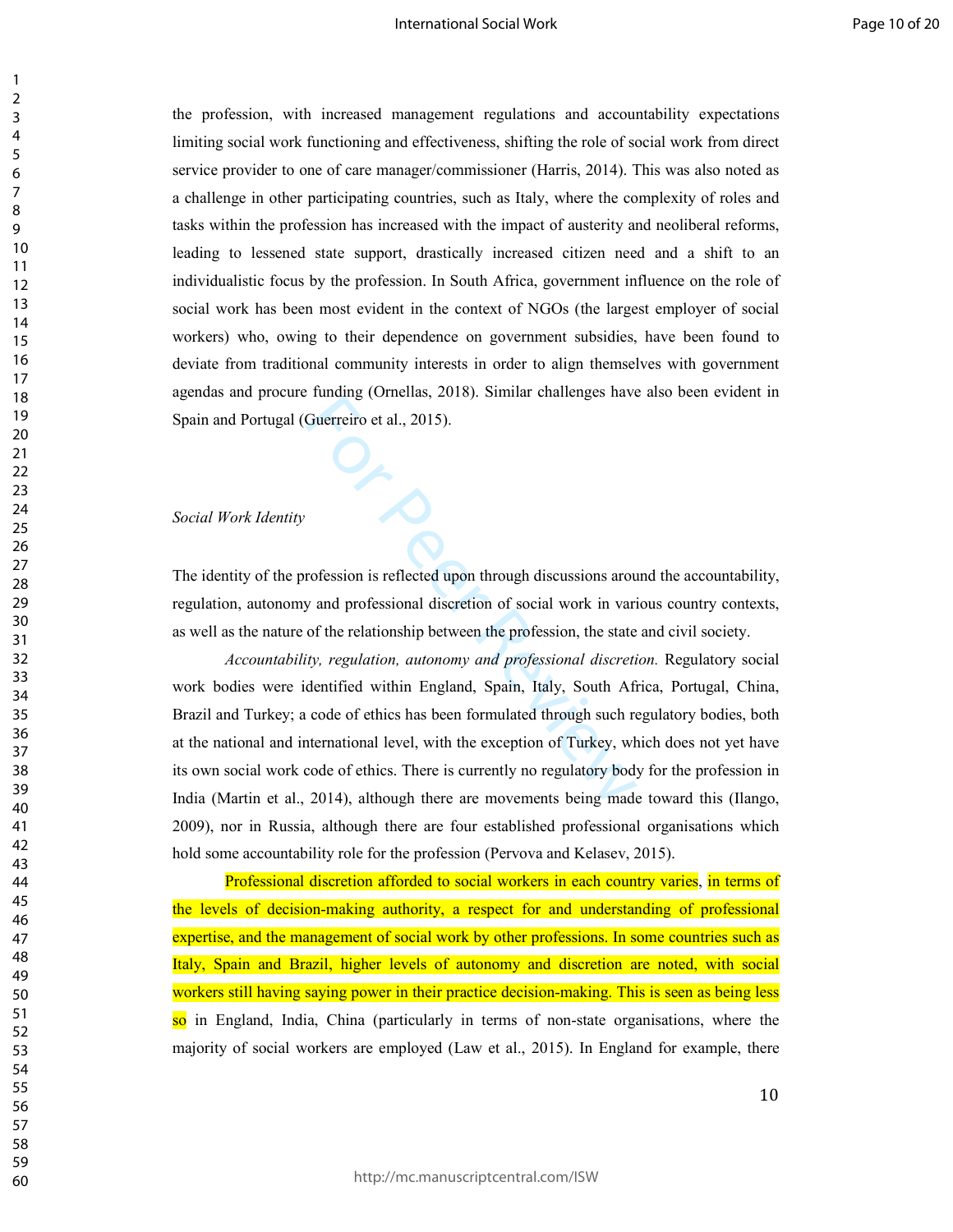#### International Social Work

have been growing concerns regarding the impact of marketisation and neoliberal ideals on social work discretion (Harris, 2014), and where social work autonomy and discretion does still exist, it has been moved from the social worker to that of the manager, and/or is based upon efficiency measurements and performance-evaluation (Evans and Harris, 2004). In India, social workers are seen as having very little, if any, power and authority for independent judgements (Ilango, 2009), and in China, the profession is still viewed as somewhat subordinate, and often still involuntary, resulting in lowered authority and professional identity (Law et al., 2015). In Turkey, social workers are not considered to be autonomous as a profession and do not have the power to manage their working conditions (Acar et al., 2015).

**Example 15 and 16 and 16 and 16 and 16 and 16 and 16 and 16 and 16 and 16 and 16 and 16 and 16 and 16 and 16 and 16 and 16 are performance evaluations ocial work professional decision making and indere outsourcing from th** Even in countries where discretion and autonomy within the profession is seen as being protected and encouraged, changes to this as a result of neoliberal and managerial influences are evident, such as in Italy, where performance evaluations and expectations are beginning to limit social work professional decision making and independence (Cappello, 2011); Portugal, where outsourcing from the state to private organisations has opened up space for professionals from other fields to take up social work tasks (Guerreiro et al., 2015); and in South Africa, where there are growing concerns that the political aims and agenda of the government are impacting upon the independence and discretion of social workers (Pratt and Myhrman, 2009). Within the Russian context, low professional autonomy and discretion is as a result of the young development of the profession, with social work activities initially being occupied by differential disciplines, without requiring specific qualifications. Thus, qualified social workers have struggled to develop a professional identity and expertise, which would portray the profession as being more than simply an administrative resource allocation role (Pervova and Kelasev, 2015).

*Social Work, the State and Civil Society.* Here, the relationship of the profession with the state and civil society were explored and reviewed in order to better understand the delivery of services and the practice and civil implications of these relationships within each participating country. Information within this particular area was complex and has been presented briefly below.

The relationship of the profession with the state, in terms of support, correspondence, employment, and roles and tasks is changing through neoliberal influence, managerialism principles, performance evaluation expectations, financial challenges and welfare reform (Lorenz, 2005). This has been most evident in England (Pollack, 2010), Spain (Martinez-Roman et al., 2015), India (Ilango 2009), Italy (Martin et al., 2014), South Africa (Ornellas, 2018), and Portugal (Guerreiro et al., 2015). In austerity-affected countries such as Spain and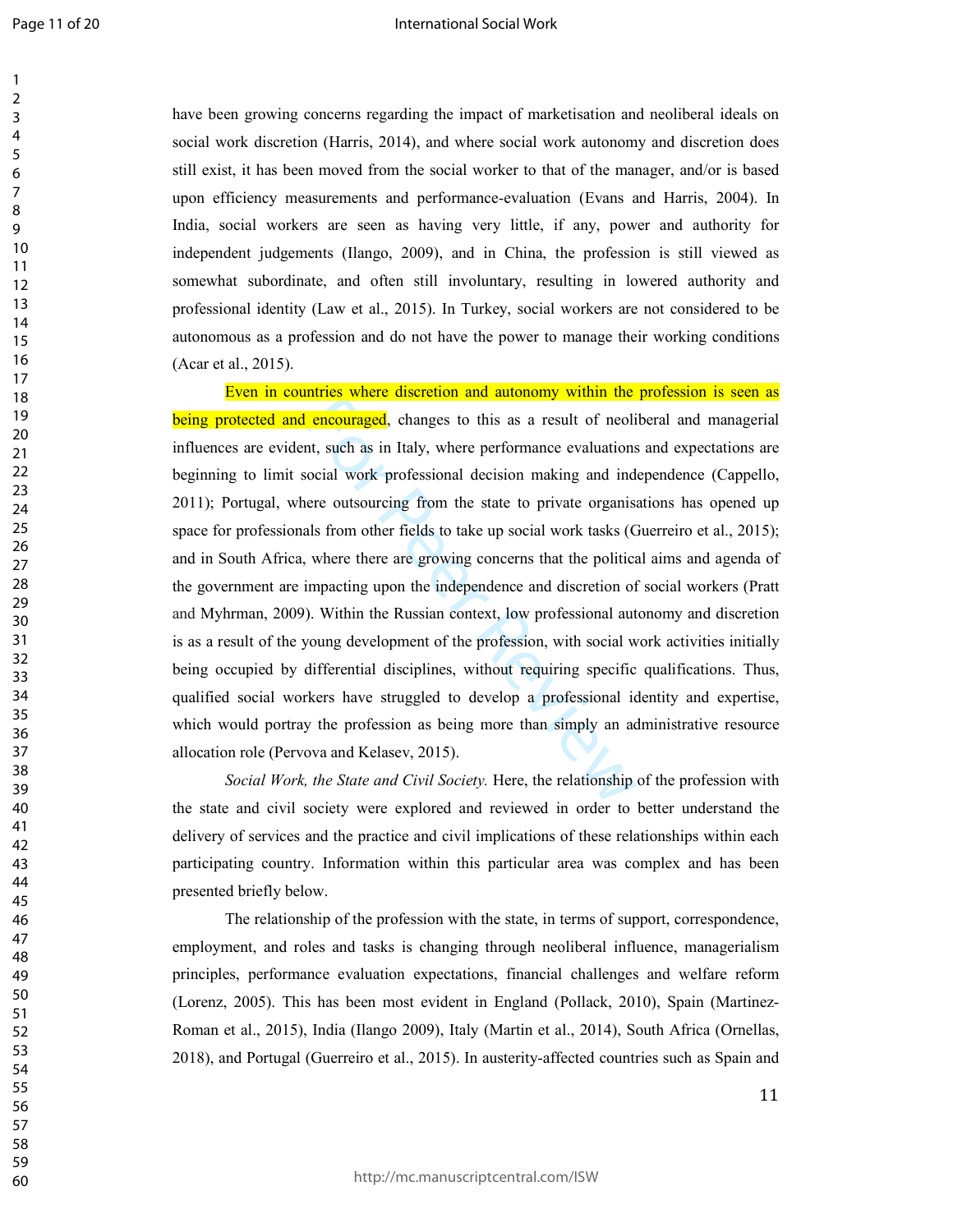Portugal, for example, welfare reforms and drastic austerity measures caused strain between the profession and the state, and generating a growing social outrage and social work resistance (Ioakimidis et al., 2014). In South Africa, social work was perceived as part of the structural system during apartheid, assisting government in maintaining racial divisions; postapartheid years, therefore, it was questioned whether social work even had a role in the future of South Africa at all (Gray, 2006). This was later to be secured only through its redefinition to developmental social work, as discussed earlier in the text (Engelbrecht and Strydom, 2013). However, in recent years, the turn toward neoliberal ideals, reduced resources and government support, has partly caused South African social workers to move across to the third sector or private organisations.

structure of social work, in terms of marketization<br>structure of social work, in terms of marketization<br>agenda concerning demographic transitions, legislar<br>of social workers and a lack of clarity regarding t<br>ks, particular In Turkey, social workers have highlighted challenges regarding the transformation of the administrative structure of social work, in terms of marketization and familialization, a lack of prospective agenda concerning demographic transitions, legislative changes altering the professional role of social workers and a lack of clarity regarding the implementation of legislative frameworks, particularly for child protection interventions (Acar et al., 2015). In India traditionally social workers are identified more with the non-governmental sector which are also known as civil society organisations. Conversely, in China, the relationship of the profession with the state is considered to be almost unprecedented in its support and investment (Law et al., 2015), although there are some concerns within this area. A primary concern is the belief that the state does not adequately understand what the role of a social worker is (Sigley, 2011), with the profession being seen as an adjunct to government and not necessarily as an advocate for the downtrodden (Sigley, 2011). That being said, the demand for social workers in China is growing due to the enthusiastic promotion of the profession by local government, establishing specific projects or offices to incubate new social work organisations (Law et al., 2015), although this is still being met with some scepticism (Law et al., 2015). Turkey also demonstrates more state involvement and control over social service provision than that of non-public organisations (Acar et al., 2015). Russian social workers also have a somewhat strong relationship with the state, with its operation in the NGO field underdeveloped (Gilbert, 1999; Pervova and Kelasev, 2015).

The relationship between social work and civil society is found to be growing in many country contexts, predominantly as a result of the tensions between the state and the profession and the movement of the state away from social service provision. In Spain and Portugal, for example, a strengthening of the relationship between the profession and civil society has been developed through rising resistance movements against previous stateinduced welfare reforms and austerity measures (Ioakimidis et al., 2014), with social workers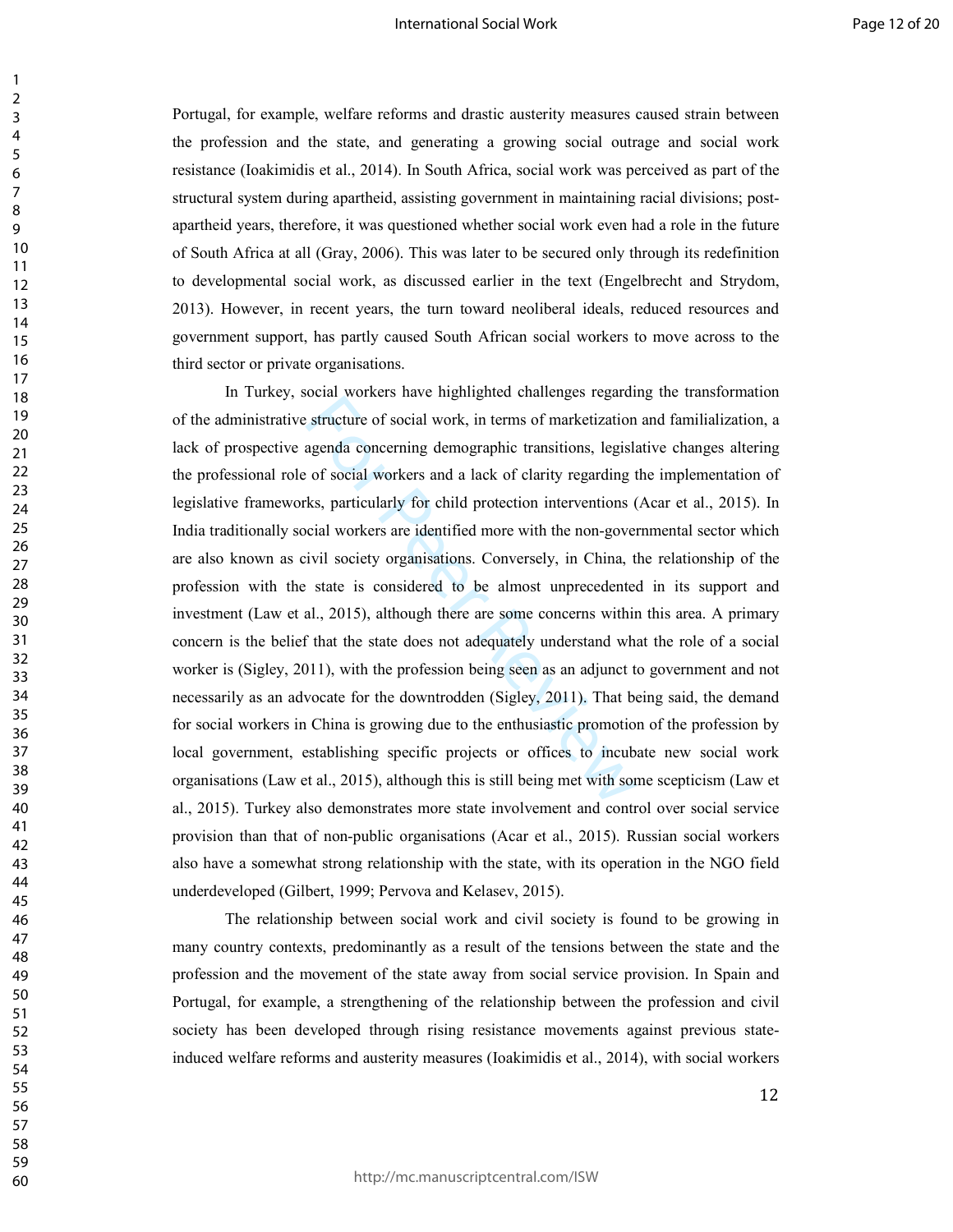#### International Social Work

expressing concerns regarding high unemployment, increased poverty and vulnerability, the deterioration of social cohesion and the lack of social protection. Brazil is also demonstrating an increase in non-governmental initiatives and developments. Significant focus has been given to changing the intention and direction of social assistance in Brazil, toward a universal right for all citizens; this has allowed citizens to engage in the share of political power and demands, supported by social work efforts against state-induced privatisation and economization of social needs (Lyons et al., 2012). In Turkey, there are growing concerns regarding an orientation toward the privatisation of services, although the state is still considered to be a central authority within social work service rendering (Acar et al., 2015).

For the chinese third sector, research indicated activities (Sheng, 2010). Regardless<br>work-related activities (Sheng, 2010). Regardless<br>eent of the state in the social work profession, the<br>ciety and community-based organis For some countries such as Russia and China, social work relationships with civil society and the third sector are relatively new and still underdeveloped. Despite a growing number of organisations within the Chinese third sector, research indicates that there are few engaged in social work-related activities (Sheng, 2010). Regardless of the unprecedented support and investment of the state in the social work profession, the movement of social workers into civil society and community-based organisations has not necessarily been wellreceived or understood (Law et al., 2015). Furthermore, NGOs in China remain in a subordinate and less autonomous status in their relationship with government (Law et al., 2015).

#### **Key Reflections**

Reflecting on the current status of the social work profession, in terms of its structure, intervention and identity, one is faced with two seemingly contradicting ideas: the first is outlined by Lorenz (2005: 97), when he reflected, "Social work is very much in demand, enjoys a boom, represents a growth industry even in countries that would ideologically do without it". This is supported by Yip (2007), for example, who highlights the fact that social work schools sprang up rapidly in the newly marketised societies of Eastern Europe, and China, thereby suggesting that the governments of these countries see a use for professional social work in situations of growing social and economic inequality and dislocation. However, at the same time it is evident that the growing global neoliberal agenda is having an impact on the identity and role of social work within society, as well as the welfare systems in which it is often embedded (Dominelli, 2007). The implementation of neoliberal-related managerialism and performance-measurement requirements is often in direct contradiction to either welfare policy originally established by the state, and/or the values, principles and ideals of the profession itself, leaving many social workers feeling ineffective and powerless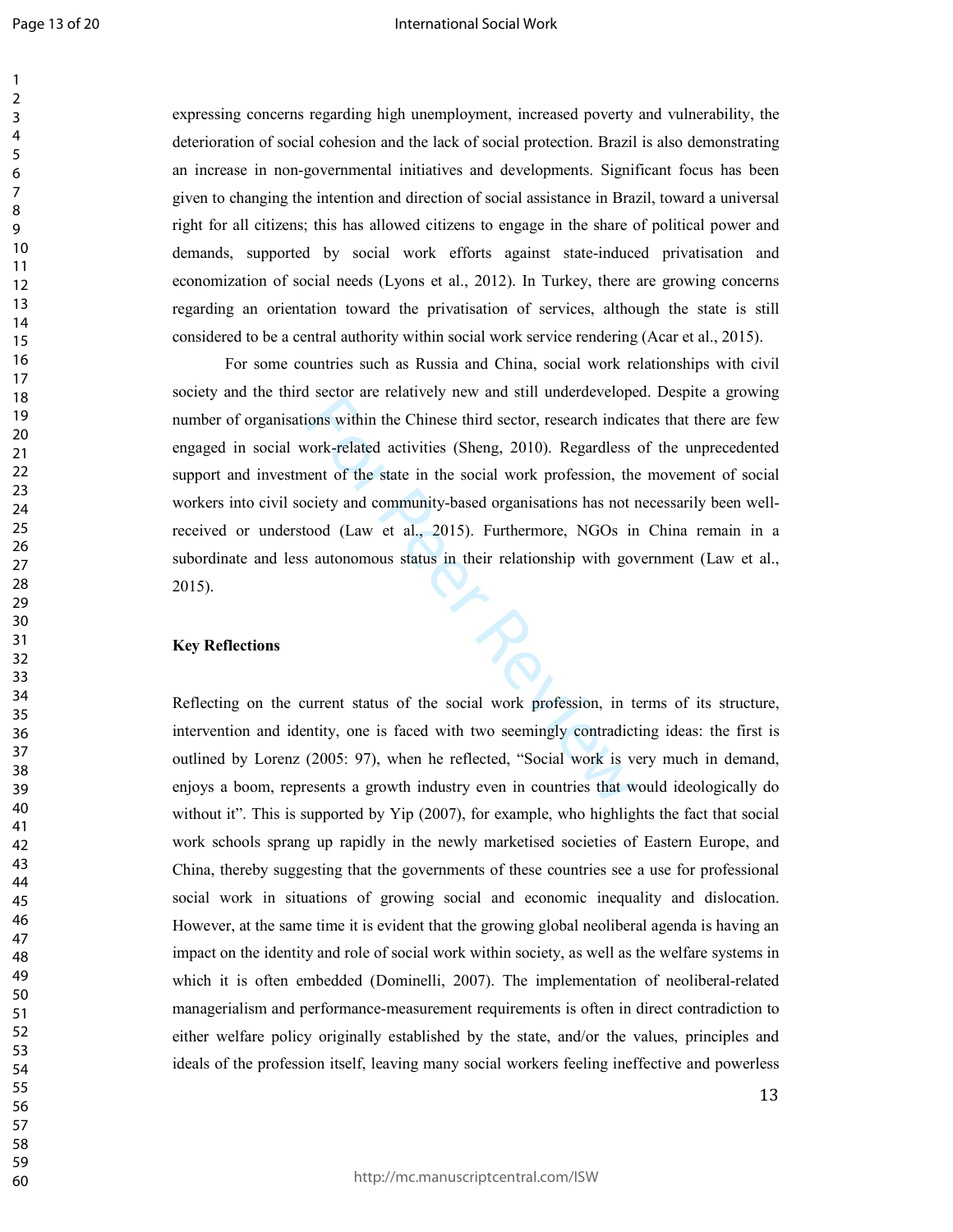to implement intervention that works. This raises concerns that although the profession may, and is, surviving, "the fact that it will often do so in a truncated and sometimes punitive form means that in itself, this is hardly a cause for celebration" (Ferguson, 2008: 10). However, such challenges to the profession has also resulted in the re-emergence of a resistant and radical social work profession.

Beyond the neoliberal rhetoric, there were a number of other existing challenges within the international social work community that were highlighted within this research, and need to be further discussed, debated and addressed within the profession. Here, the authors wish to note once again that the information provided in this paper is condensed; each country had specific successes and challenges that could not be discussed in such detail. However, these are some key areas/challenges noted for further research and critical reflection:

- Mod/or limited inter-professional networking and exampled of the national and international level this was ranged to the national and international level this was ranged as being isolated within both national was viewe 1. The poor and/or limited inter-professional networking and engagement of social workers at both the national and international level - this was raised by many country team members in the research, including specifically India and Russia, where the profession was viewed as being isolated within both national and international contexts;
- 2. The employment challenges faced by social workers in terms of: welfare and service provision reduction, privatization, the use of alternative/poorly qualified professionals/volunteers, and financial strains from the economic crisis and resultant austerity programmes;
- 3. The need to adequately understand the theoretical underpinning of the identity and structure of the social work profession within different countries (ie. strong theoretical variations in the role of social work in Brazil versus the United Kingdom). International collaboration and the development of indigenous knowledge in this regard, will remain biased toward a Western agenda without sufficient understanding of the differing theory and ontology of the profession in various contexts;
- 4. The drastic effects of austerity on civil society in much of Europe and the immense challenges this sets for social work;
- 5. The challenges linked to increased migration and refugee movements, with poor legislative or policy-based developments for social workers to effectively meet growing demands;
- 6. The lack or limitation of identity, autonomy and professional discretion of the profession in many country contexts, particularly in China and India where social work is still being undermined in its professional standing, as well as in countries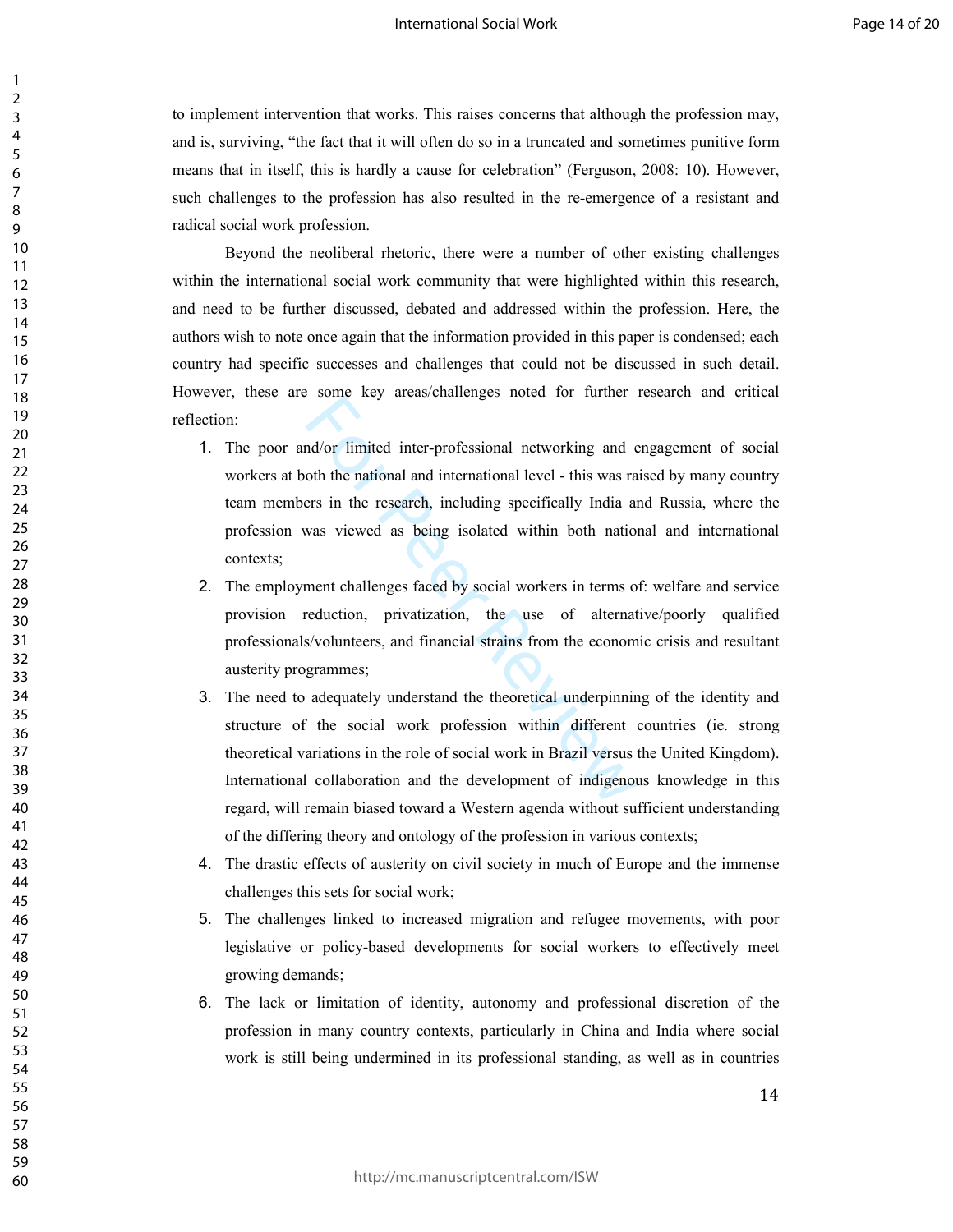more ardently affected by neoliberal and managerial ideals.

Again, it must be noted that the above key reflections are explored in more detail in the full report.<sup>2</sup>

#### **Concluding Remarks**

itian and global context is forefing] as, as soot<br>sionals and educators to be more aware of global<br>md Truell, 2012: 455). What is most evident is the<br>at is worth defending, not because it keeps us in a<br>people's lives; can It is evident that the social work profession is undergoing challenges worldwide, with its values and ideals being infiltrated by neoliberal reform, and its continued struggle to establish itself as a recognised and influential profession in many parts of the world, despite its noted survival, and even boom in some contexts. However, it is also evident that there is a growing resistance to such challenges and changes within the profession, suggesting that the changing socioeconomic, political and global context is "forc[ing] us, as social work and social development professionals and educators to be more aware of global realities and act differently" (Jones and Truell, 2012: 455). What is most evident is that "there is a project called social work that is worth defending, not because it keeps us in a job but because at its best it can improve people's lives; can help them make sense of and deal with their pain, distress and problems; can challenge stigma and discrimination; and can be a part of the struggle for social justice" (Ferguson and Lavalette, 2006: 316). The differential nature of the profession reflects not only the unique socio-economic, political, cultural and historic contexts but also recognition of professional debates at national levels and the need for greater international professional dialogue of challenges and efforts to resolve these. Thus highlighting the need to continue to broaden and deepen international research, and comparative collaboration within the profession is evident and must be taken up by social workers from a range of contexts, in order to better learn from one another, combat professional isolation and better meet growing global challenges to the international social work community and the citizens it serves.

#### **References**

 $\overline{a}$ 

Abye, T. (2014) 'Editorial', *International Social Work* 57(4).

Acar H, Acar YB, Yakut-Cakar B and Atamturk E (2015) *Profile of Social Work in Turkey.* Work Package Report for Civil Engagement in Social Work: Developing Global Models. Coventry, United Kingdom: IRSES, Marie Curie Actions.

The full report can be accessed here: http://www.coventry.ac.uk/research/researchdirectories/completed-projects/2015/civil-engagement-in-social-work-de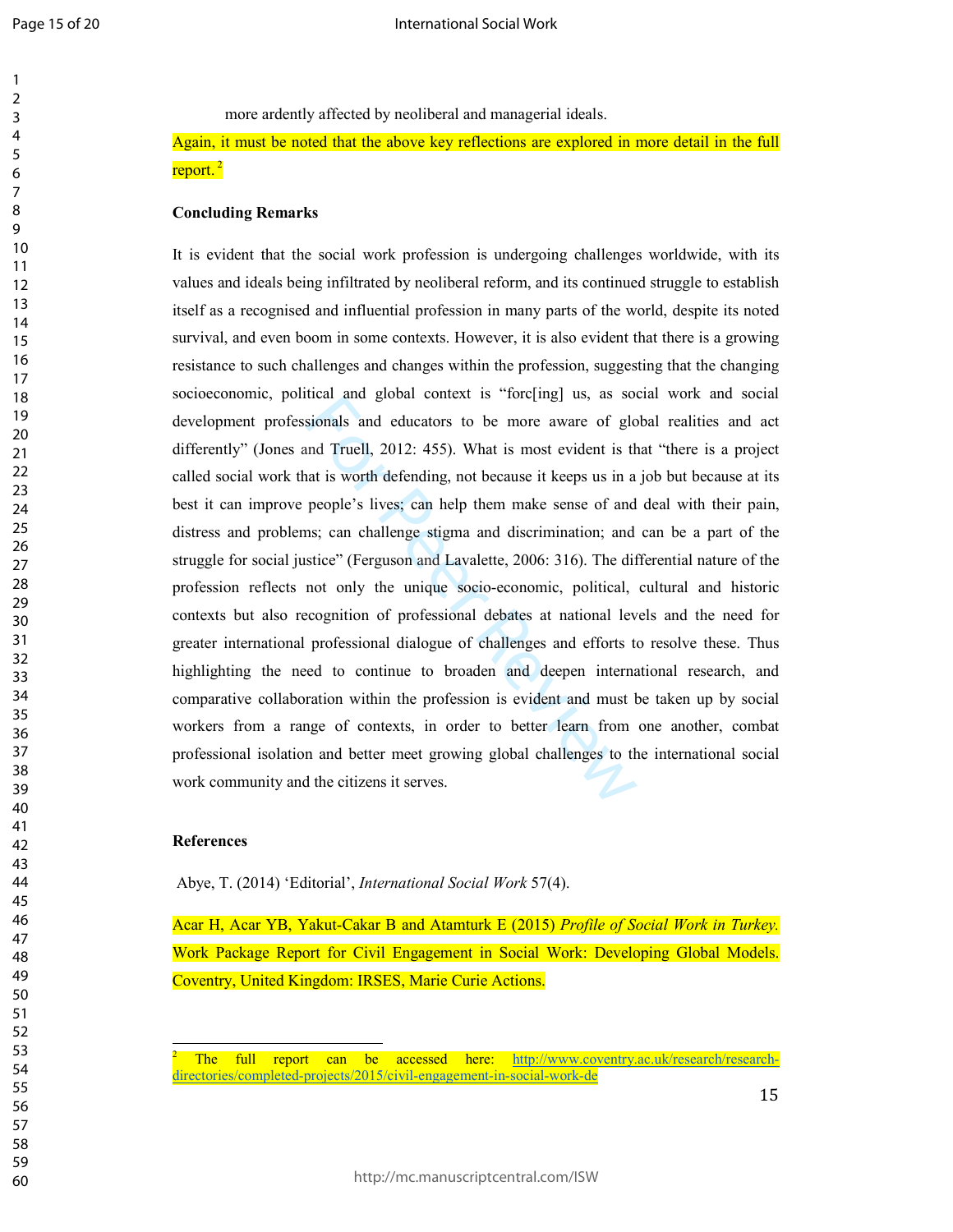- Akhup, A. (2013) 'Reassembling the Paradigms of Intervention in the Scheduled Areas: A case for tribal social work', *The Indian Journal of Social Work* 74(3-4): 341-360.
- Barbero, J.M. (2002) *Trabajo Social en Espana*. Zaragoza: Mira Editores.
- British Association of Social Workers (BASW), (2012) The state of social work: what social workers think about the state of their profession in 2012. Available at: http://cdn.basw.co.uk/upload/basw\_112311-8.pdf (accessed 25 January 2016).
- Bertotti, T. (2010) 'Decision-making and Ethical Dilemmas of Child and Family Social Workers', *Social Work and Society* 8(1): 148-151.
- Cappello, F. (2011) 'Social Agencies for Children and Families as Street Level Bureaucracies: A Case Study', *Social Work and Society* 9(2): 1-3.
- ist. A Case Study', *Social Work and Society* 9(2): 1-<br>Muniraju, M. (2011) 'Privatization of higher educates under Mangalore University', *Indian Streat*<br>07.<br>m, H., Fouché, C.B. and Delport, C.S.L. (2005) *Revial Sciences* D'Souza, A.A. and Muniraju, M. (2011) 'Privatization of higher education: A case study of MSW institutes under Mangalore University', *Indian Streams Research Journal* 1(III): 104-107.
- De Vos, A.S., Strydom, H., Fouché, C.B. and Delport, C.S.L. (2005) *Research at Grass Roots for the Social Sciences and Human Service Professions*. Pretoria: Van Schaik Publishers.
- Dominelli, L. (2007) 'The Postmodern 'Turn' in Social Work: The Challenges of Identity and Equality', *Social Work & Society* 5(3): 173-186.

Engelbrecht LK and Strydom M (2013) *Social Work in South Africa: Context, concepts and some critical reflections.* South Africa: Department of Social Work, Stellenbosch University.

- Evans, T. and Harris, J. (2004) 'Street-level bureaucracy, social work and the (exaggerated) death of discretion', *British Journal of Social Work* 34(6): 871-895.
- Facchini, C. and Lorenz, W. (2013) 'Between differences and common features: The work of social workers in Italy', *International Social Work* 56(4): 439-454.
- Ferguson, I. (2008) *Reclaiming Social Work: Challenging Neo-liberalism and Promoting Social Justice.* London: SAGE Publications.
- Ferguson, I. and Lavalette, M. (2006) 'Globalization and global justice: Towards a social work of resistance', *International Social Work* 49(3): 309-318.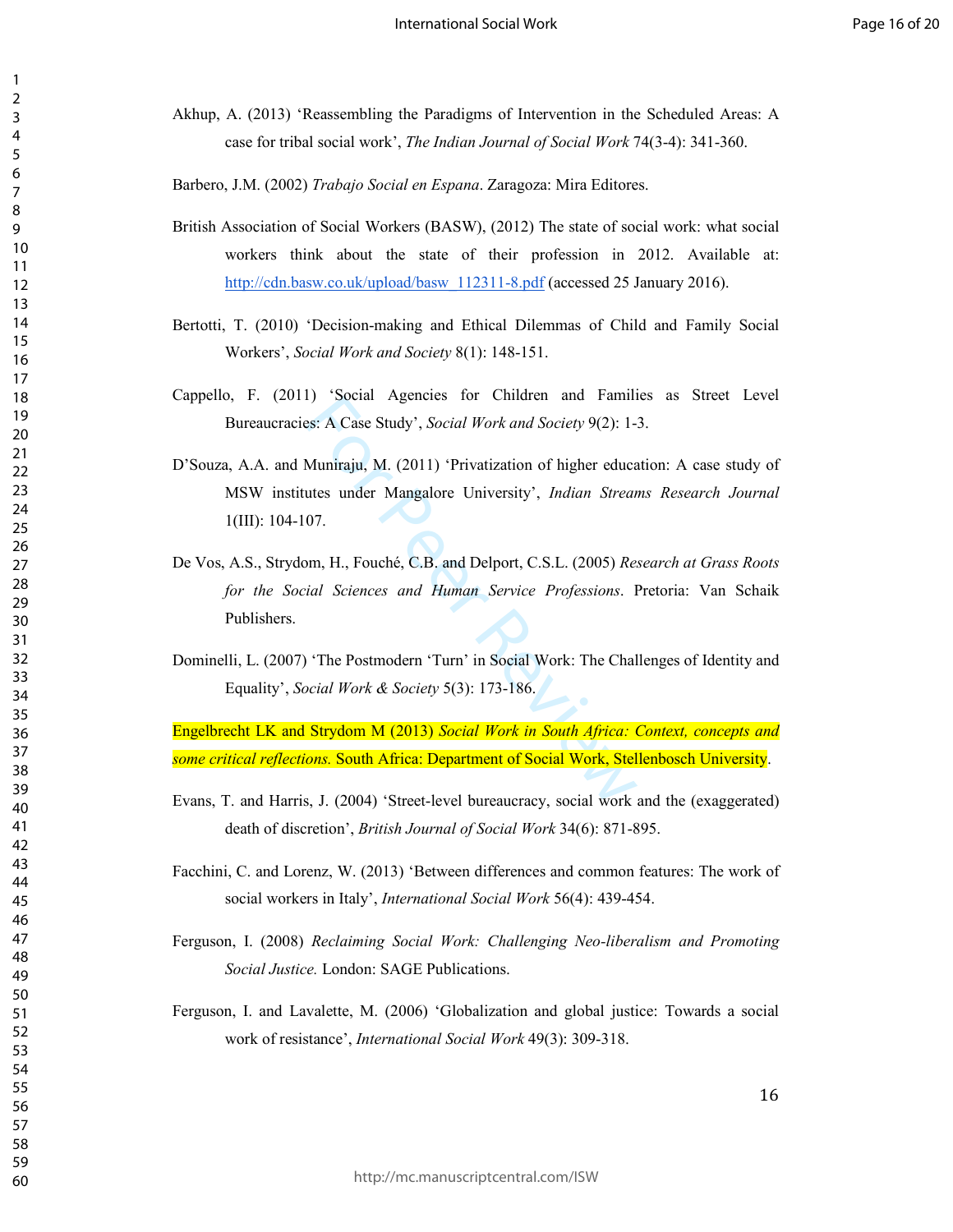| Garcia, M.L.T., Leal, F.X., Siqueira, M.S. and Ferraz, A.T.R. (2015) Profile of Social Work        |
|----------------------------------------------------------------------------------------------------|
| in Brazil. Work Package report for Civil Engagement in Social Work: Developing                     |
| Global Models. Coventry, United Kingdom: IRSES, Marie Curie Actions.                               |
| Gilbert, K. (1999) The development of a system of social services in the Russian Federation.       |
| Working Paper 014/99. University of Wolverhampton.                                                 |
| Gomez, G.R. and Torices, A.B. (2012) 'Los trabajadores sociales en la primera dedada del           |
| siglo XXI. A cuarenta amos de la publicación de Situacion del servicio social en                   |
| Espana'. Cuadernos de Trabajo Social 25: 461-470.                                                  |
| Gray, M. (2006) 'The progress of social development on South Africa', <i>International Journal</i> |
| of Social Welfare 15 (1): 53-64.                                                                   |
| Gray, M. and Mazibuko, F. (2002). 'Social work in South Africa at the dawn of the new              |
| millennium', International Journal of Social Welfare 11(3): 191-200.                               |
|                                                                                                    |
| Grigoryeva, I.A. (2013) 'Development of social work in the Russian "consumer society",             |
| ERIS Web Journal', 4(2): 27-36.                                                                    |
| Guerreiro MD, Capucha L, Casanova JL and Ferreira JML (2015) Profile of Social Work in             |
| Portugal. Work package report for Civil Engagement in Social Work: Developing Global               |
| Models. Coventry, United Kingdom: IRSES, Marie Curie Actions. Unpublished.                         |
|                                                                                                    |
| Harris, J. (2014) (Against) 'Neoliberal social work', Critical and Radical Social Work 2(1):       |
| $7-22.$                                                                                            |
|                                                                                                    |
| Harvey, D. (2005) A Brief History of Neoliberalism. Oxford, UK: Oxford University Press.           |
|                                                                                                    |
| Henderson, J. (2005) 'Neoliberalism, community care and Australian mental health policy',          |
| Health Sociology Review, 14(3): 242-254.                                                           |
| Hsieh, H.F. and Shannon, S.E. (2005). 'Three approaches to qualitative content analysis',          |
|                                                                                                    |
| Qualitative Health Research 15(9): 1277-1288.                                                      |
| Hussein, S. (2011) Social Work Qualifications and Regulation in European Economic Area             |
| (EEA). Report. General Social Care Council, London; Skills for Care &                              |
| Development, Leeds.                                                                                |
|                                                                                                    |
| Iamamoto, M.V. (2009) Serviço social, em tempo de capital fetiche. São Paulo, Brazil:              |
|                                                                                                    |
|                                                                                                    |
| Cortez.                                                                                            |
| 17                                                                                                 |
|                                                                                                    |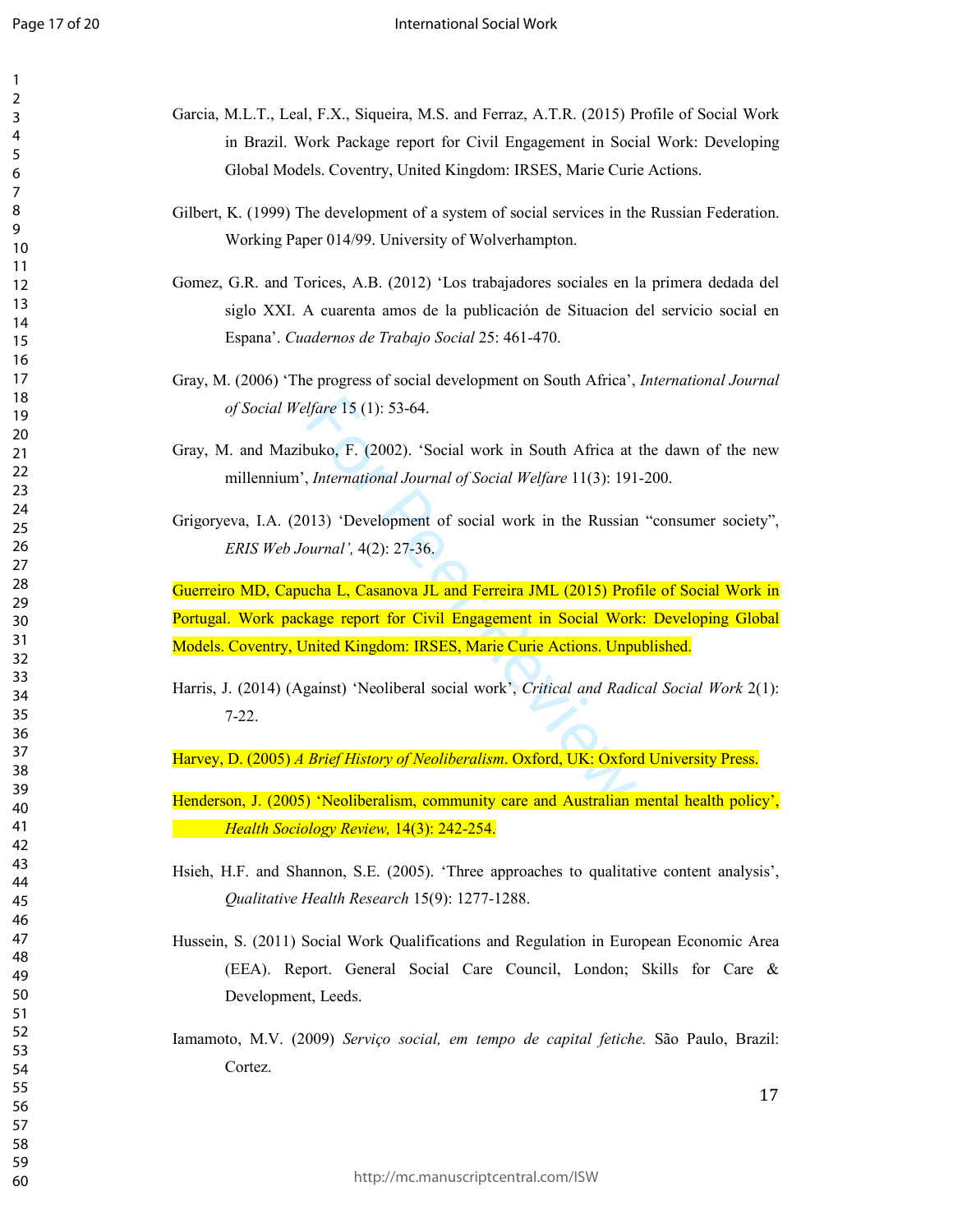Iarskaia-Smirnova, E. and Romanov, P. (2002) '"A salary is not important here": the professionalization of social work in contemporary Russia', *Social Policy and Administration* 36(2): 123-141.

- Ilango, P. (2009) Rethinking and redefining professional social work in India. In: Ilango, P. (ed) *Quality Enhancement of Social Work Profession in India: Issues and Challenges.*  New Delhi: Allied Publishers.
- International Federation of Social Workers (IFSW), (2014) Global Definition of Social Work. Available at: http://ifsw.org/policies/definition-of-social-work/ (accessed 25 January 2016).
- Ioakimidis, V., Cruz Santos, C. and Herrero, I. (2014) 'Reconceptualising Social Work in times of crisis: An examination of the cases of Greece, Spain and Portugal', *International Social Work* 57(4): 285-300
- Isikhan, V. (2008) 'The Aspect of Social Services in Turkey', *Servico Social & Realidade* 17(2): 156-171.
- Jones DN and Truell R (2012) 'The Global Agenda for social work and social development: A place to link together and be effective in a globalized world', *International Social Work* 55(4): 454-472.

Examples 22 Santos, C. and Herrero, I. (2014) 'Reconceptual<br>
isis: An examination of the cases of Greece, 1<br>
I Social Work 57(4): 285-300<br>
The Aspect of Social Services in Turkey', Service<br>
71.<br>
I R (2012) 'The Global Agen Law AK, Wang R and Nian L (2015) Profile of Social Work in China. Work package for Civil Engagement in Social Work: Developing Global Models. Coventry, United Kingdom: IRSES, Marie Curie Actions.

- Leahy, A., Healy, S. and Murphy, M. (2012) *The Impact of the European Crisis: A study of the impact of crisis and austerity on people, with a special focus on Greece, Ireland, Italy, Portugal and Spain.* Belgium: Caritas Europa.
- Li, Y., Han, W.J. and Huang, C.C. (2012) 'Development of social work education in China: Background, current status and prospect', *Journal of Social Work Education* 48(4): 635- 653.
- Lorenz, W. (2005) 'Social Work and a New Social Order: Challening Neo-liberalism's Erosion of Solidarity', *Social Work & Society* 3(1): 93-101.
- Lyons, K.H., Hokenstad, T., Pawar, M., Huegler, N. and Hall, N. (2012) *The SAGE Handbook of International Social Work.* London: SAGE Publications Ltd.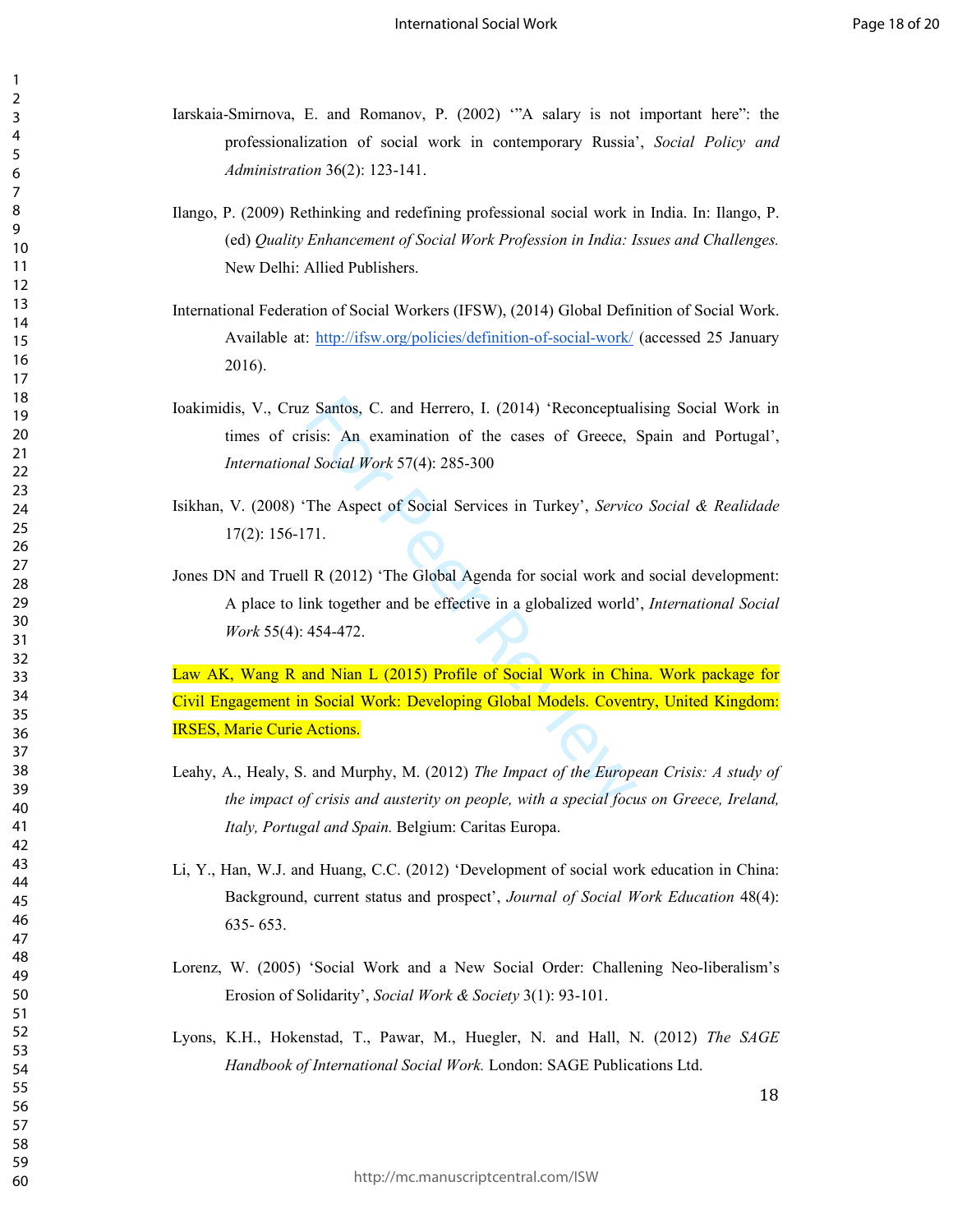| Martin L, Spolander G, Engelbrecht LK and Strydom M (2014) Social Work Deliverables.           |
|------------------------------------------------------------------------------------------------|
| Report for The Implications of Neoliberal Policy and Management on Social Work and             |
| Vulnerable Populations. Coventry, United Kingdom: IRSES, Marie Curie Actions.                  |
| Martínez-Román M, Domenech-Lopez Y, Alaminos-Chica A, Mateo-Perez M, Penalva-                  |
| Verdu C and Tortosa-Martinez J (2015) Profile of Social Work in Spain. Work package            |
| report for Civil Engagement in Social Work: Developing Global Models. Coventry, United         |
|                                                                                                |
| Kingdom: IRSES, Marie Curie Actions. Unpublished.                                              |
| Meeuwisse, A. and Sward, H. (2007) 'Cross-national comparisons of social work – a question     |
| of initial assumptions and levels of analysis', European Journal of Social Work                |
| $10(4)$ : 481-496.                                                                             |
|                                                                                                |
| Midgley, J. (1995) Social Development: The Developmental Perspective in Social Welfare.        |
| London: Sage Publications.                                                                     |
|                                                                                                |
| Midgley, J. (2001) 'Issues in International Social Work: Resolving Critical Debates in the     |
| Profession', Journal of Social Work 1(1): 21–35.                                               |
|                                                                                                |
| Ornellas, A. (2018) Social Workers' Reflections on Implications of Neoliberal Tenets for       |
| Social Work in South African Non-Governmental Organisations. Stellenbosch, South Africa:       |
| University of South Africa (PhD Thesis).                                                       |
|                                                                                                |
| Pervova I and Kelasev V (2015) Profile of Social Work in Russia. Work package report for       |
| Civil Engagement in Social Work: Developing Global Models. Coventry, United Kingdom:           |
| <b>IRSES, Marie Curie Actions.</b>                                                             |
| Pollack, S. (2010) 'Labelling clients 'risky': social work and the neo-liberal welfare state', |
|                                                                                                |
| British Journal of Social Work 40(4): 1263-1278.                                               |
| Pratt, B. and Myhrman, T. (2009) Improving aid effectiveness: A review of recent initiatives   |
| for civil society organisations. Report, International NCO Training and Resource               |
| Centre, May.                                                                                   |
|                                                                                                |
| Rankopo, M.J. and Osei-Hwedie, K. (2011) 'Globalization and culturally relevant social         |
| work: African perspectives on indigenization', International Social Work 54(1), 137-           |
| 147.                                                                                           |
|                                                                                                |
| Rao, V. (2011) 'ocial policy, justice and democratic rights: a critical view of social work in |
| India today', ERIS Web Journal (2): 27-40.                                                     |
| 19                                                                                             |
|                                                                                                |
|                                                                                                |
|                                                                                                |